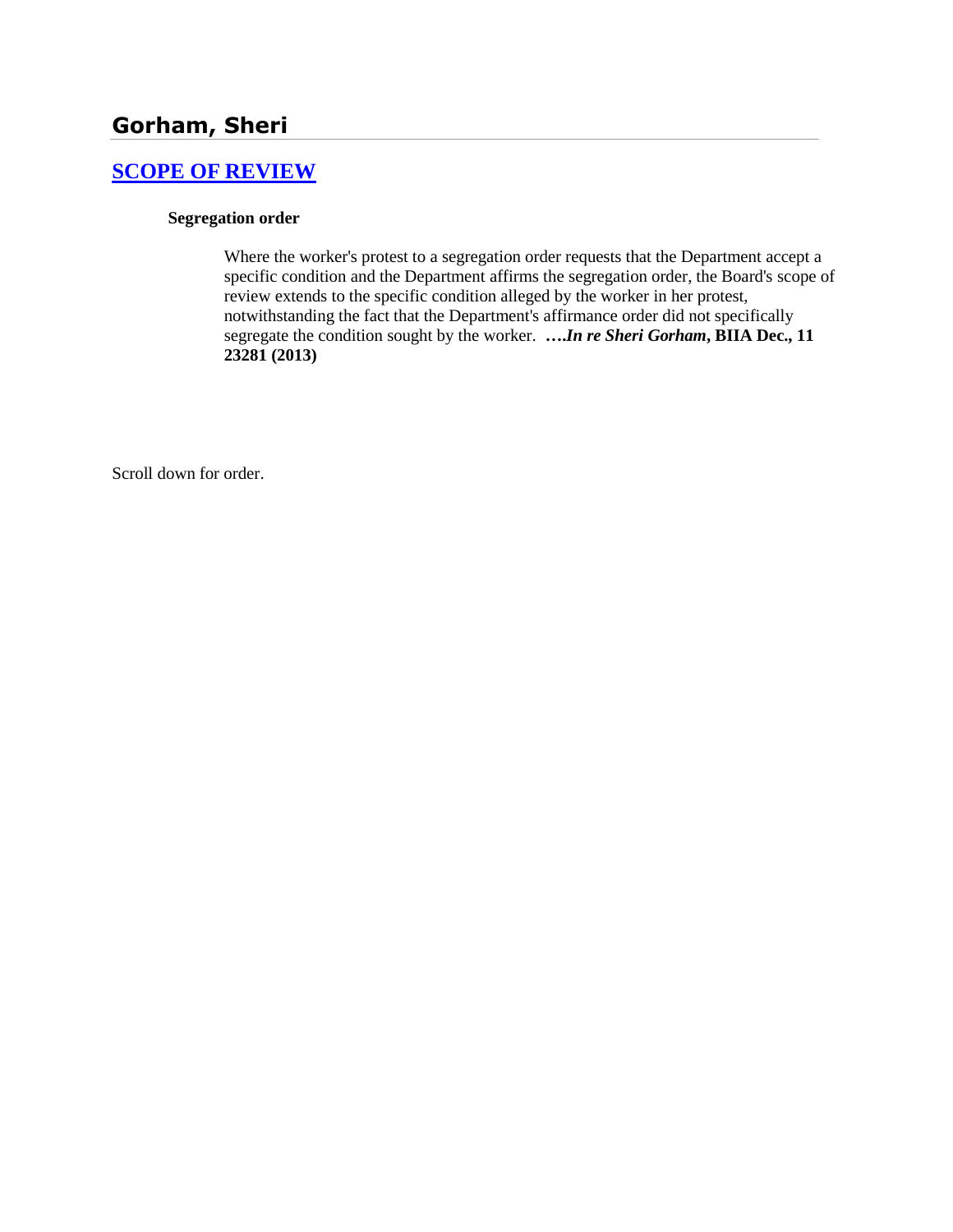# **BEFORE THE BOARD OF INDUSTRIAL INSURANCE APPEALS STATE OF WASHINGTON**

**)**

**IN RE: SHERI L. GORHAM ) DOCKET NO. 11 23281**

**CLAIM NO. AB-64445 ) DECISION AND ORDER**

APPEARANCES:

1

2

3 4

5

6

7

8 9

10

Claimant, Sheri L. Gorham, by Smart, Connell, Childers & Verhulp, P.S., per Darrell K. Smart

Employer, Quick Hand Work, Inc., None

| Department of Labor and Industries, by  |
|-----------------------------------------|
| The Office of the Attorney General, per |
| Dale E. Becker, Assistant               |

The claimant, Sheri L. Gorham, filed an appeal with the Board of Industrial Insurance Appeals on November 10, 2011, from an order of the Department of Labor and Industries dated September 13, 2011. In this order, the Department affirmed its orders of April 18, 2011, and August 7, 2009. In the April 18, 2011 order, the Department affirmed the order of August 7, 2009, in which it denied responsibility for the conditions diagnosed as post-traumatic stress disorder and chronic/organic depression. **REVERSED AND REMANDED.**

## **DECISION**

As provided by RCW 51.52.104 and RCW 51.52.106, this matter is before the Board for review and decision. The claimant filed a timely Petition for Review of an August 28, 2012 Proposed Decision and Order in which the industrial appeals judge reversed the Department order dated September 13, 2011, and remanded the matter to the Department with directions to accept responsibility for the condition of depression and to deny responsibility for the condition of post-traumatic stress disorder.

The Board has reviewed the evidentiary rulings in the record. We affirm those rulings except as follows: The objection on page 17 of the June 13, 2012 deposition of Gayle English, M.D., relating to her testimony about the cause of Ms. Gorham's pain disorder is overruled.

We agree with our industrial appeals judge that Ms. Gorham's depression was proximately caused by her occupational disease of bilateral carpal tunnel and complex regional pain syndrome. We also agree that the condition of post-traumatic stress disorder should be segregated from the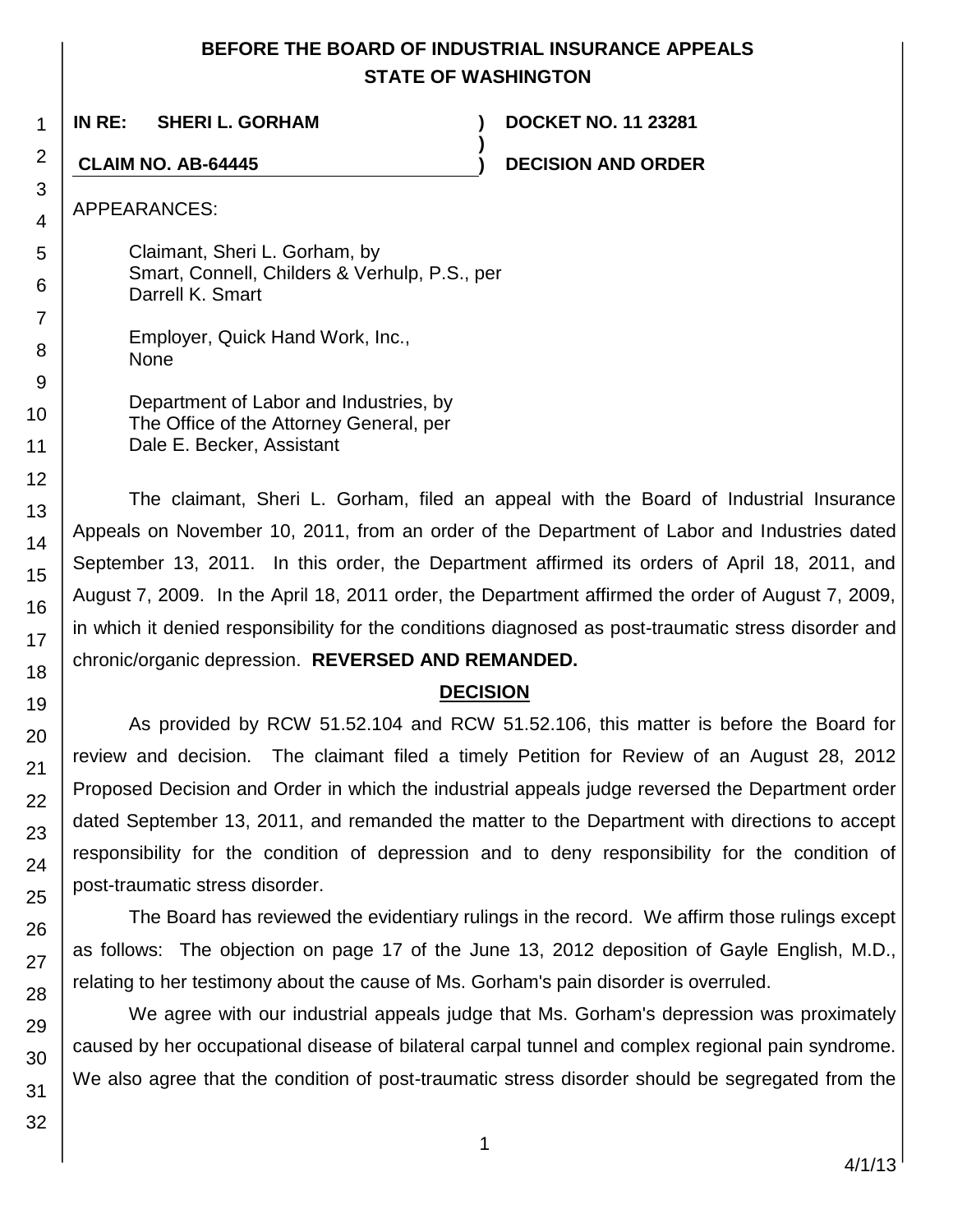1 2 3 claim based on Ms. Gorham's stipulation that the condition is not occupationally related. We granted review to address our scope of review regarding Ms. Gorham's mental health condition described as pain disorder.

## **ISSUE STATEMENT**

5 6 7 8 9 10 11 12 13 14 We are asked to decide if this Board has jurisdiction to determine whether Ms. Gorham's pain disorder is proximately caused by the industrial injury. Ms. Gorham argues that this Board has jurisdiction to decide the issue regarding the pain disorder because she notified the Department of her request to have the mental health conditions, described as pain disorder and depression, accepted as conditions under the claim and the Department's response addressed other mental health conditions. She reasons that having made the request, the Department was on notice and although pain disorder is not mentioned in the order, the order constitutes the Department's response to her request, and the response is a denial of the request. The Department argues that the Board's jurisdiction is appellate only, and absent a specific response to Ms. Gorham's protest the issue is not before this Board because the Department has the right to decide the issue first.

15 16 17 18 19 20 21 22 23 Because we find: (1) Ms. Gorham made a specific request for acceptance of her mental health conditions, including the pain disorder, when she filed a protest to the Department order segregating mental health conditions; (2) in response the Department affirmed its determination to segregate mental health conditions; and (3) the parties fully litigated the proximate cause of the pain disorder, we hold that the Department's response is a response to Ms. Gorham's request and constitutes a denial of her request to include the pain disorder as an accepted condition under the claim. The failure to specifically refer to pain disorder in the Department order does not deprive this Board from jurisdiction on the issue regarding the acceptance of mental health conditions, including pain disorder.

### **DECISION**

25 26 27 28 29 30 31 Sheri L. Gorham was employed by Quick Hand Work, Inc., from 2001 through November 9, 2005. Her job involved repetitively taping and folding boxes. During the course of this employment, Ms. Gorham developed symptoms consistent with bilateral carpal tunnel syndrome. She filed an occupational disease claim, which the Department allowed in an order dated December 6, 2005. Ms Gorham underwent bilateral carpal tunnel release but her symptoms did not improve. In fact, shortly after her right wrist surgery, she developed contractures and was diagnosed with complex regional pain syndrome. The Department allowed this condition in an order dated March 18, 2009.

32

24

4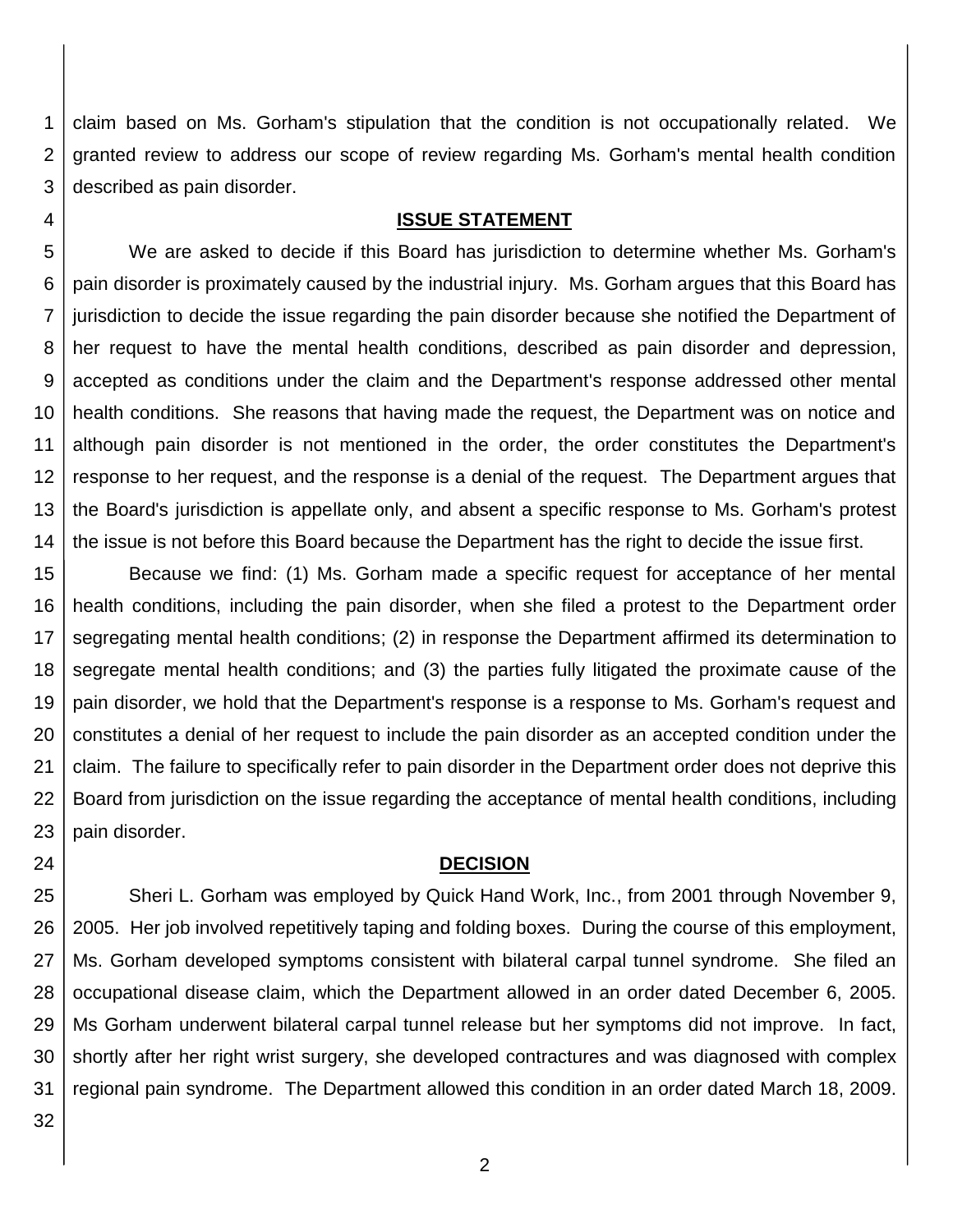1 2 3 4 5 6 7 Ms. Gorham also developed mental health conditions. On August 7, 2009, the Department issued an order in which it segregated the conditions of post-traumatic stress disorder and depression as not caused by the industrial injury. The order did not address Ms. Gorham's pain disorder. On October 2, 2009, Ms. Gorham protested the August 7, 2009 order by sending a secure message electronically to the Department. Her message said: "Ms. Gorham is suffering from a major depressive disorder and a pain disorder causally related to the industrial injury of October 20, 2005 and its sequelae."

8 9 10 11 12 On April 18, 2011, the Department responded to Ms. Gorham's protest by affirming its August 7, 2009 order and stating, "the Department is not responsible for the conditions diagnosed as post-traumatic stress disorder and chronic and organic depression." Ms. Gorham appealed and the Department reassumed jurisdiction on July 20, 2011. The Department again affirmed its August 7, 2009 order in the September 13, 2011 order that is the subject of this appeal.

13 14 15 16 17 18 19 20 21 22 23 24 The Board's authority or scope of review is determined by the order under appeal and the Notice of Appeal. *Lenk v. Department of Labor & Indus.*, 3 Wn. App. (1970). *Brakus v. Department of Labor & Indus.,* 48 Wn.2d 218 (1956). This simple statement of our jurisdiction over issues, or our scope of review, while easy to repeat can be difficult to apply. One of the more difficult aspects in defining our scope of review is determining what issues the order under appeal has decided. That is the fundamental question before us in this appeal. Court decisions and decisions of this Board clearly reflect that we look beyond the actual language of the Department order to determine which issues the Department addressed in the order on appeal. In *Lenk,* the court determined that in an appeal to the Board of an order rejecting the claim, the Board had within its scope of review the ability to determine that an arthritic process was not caused by the worker's occupational exposure. In *Lenk*, the Board allowed the claim for a skin condition but also entered findings segregating the arthritis condition.

25 26 27 28 29 30 31 Although the Department did not address the specific conditions alleged by the claimant of "polyarthritis" in its order rejecting the claim, the *Lenk* court held that the Department order affirming rejection of the claim and stating that the worker's chronic degenerative joint disease was not due to the industrial injury was sufficient to raise the issue of the polyarthritis condition as being caused by the exposure at work. The essence of *Lenk* is that there was a request by the worker to have the Department accept the polyarthritis condition, which was made in the Application for Benefits. The initial order rejecting the claim stated only that the worker did not have an occupational disease

32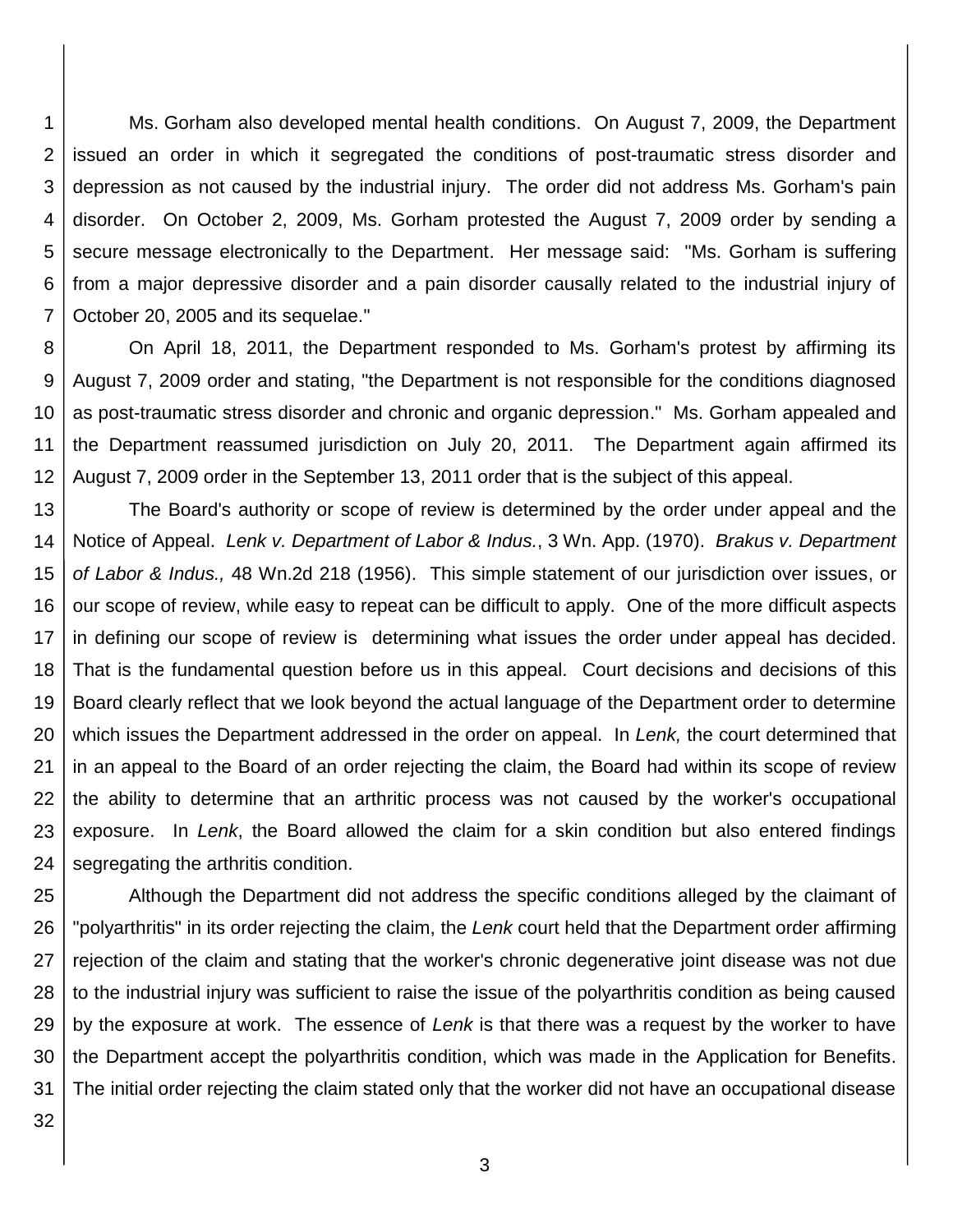1 2 3 or industrial injury. The worker protested the rejection of the claim and the Department did not address the issue regarding the polyarthritis but affirmed the rejection order and added language about the claimant's chronic degenerative joint disease as being unrelated to the industrial injury.

4 5 6 7 8 9 10 11 12 13 14 These facts are similar to the facts in this appeal. Here Ms. Gorham protested rejection of her mental health conditions, asserting that depression and pain disorder should be accepted mental health conditions under the claim. The Department's response, as in *Lenk*, was to affirm a prior order that rejected acceptance of the mental health condition and with additional language segregated depression and post-traumatic stress disorder from the claim. We do not find it necessary to draw a distinction between an order allowing or rejecting the claim and an order allowing or rejecting a condition. In each situation, the worker seeks to have the condition or the claim accepted. The Department's response puts the issue in play and an appeal to the Board from that order raises the issue before this Board. In *Lenk,* the Department's response was not clearly directed to the question posed by the worker but the response was sufficient to allow the worker to raise the issue before the Board.

15 16 17 18 19 20 21 22 23 24 25 26 27 28 29 The Department in *Lenk* issued its first order regarding allowance of the claim using generic language. That language was simply that the worker's condition was not an industrial injury or occupational disease. This is still a common practice by the Department of Labor and Industries. The scope of our review from such an order requires that we understand what issues were before the Department at the time it issued its order. To facilitate this understanding we have long held that we may examine the Department file to determine our jurisdiction. *In re Mildred Holzerland,*  BIIA Dec., 15,729 (1965). We have used *Holzerland* in situations where it is necessary to determine what issues were before the Department and therefore subject to our review. In *In re Louis Lobos,* Dckt No. 10 12602 (July 14, 2011) the worker appealed the Department order closing the claim without a permanent partial disability award. The issue of acceptance of a mental health condition was raised in the worker's Petition for Review challenging a finding of fact that found that the worker did not have a mental health condition caused by the industrial injury. On review, we examined the Department file to determine whether the Department had, in fact, accepted the mental health condition. We determined that the Department had authorized treatment for mental health conditions and we modified the findings to reflect that fact.

30 31 In *In re Jurene M. Stuart*, Dckt. No. 11 14464 (May 1, 2012), the principal issue litigated by the parties concerned claim suppression by the employer. We noted that there was nothing on the

32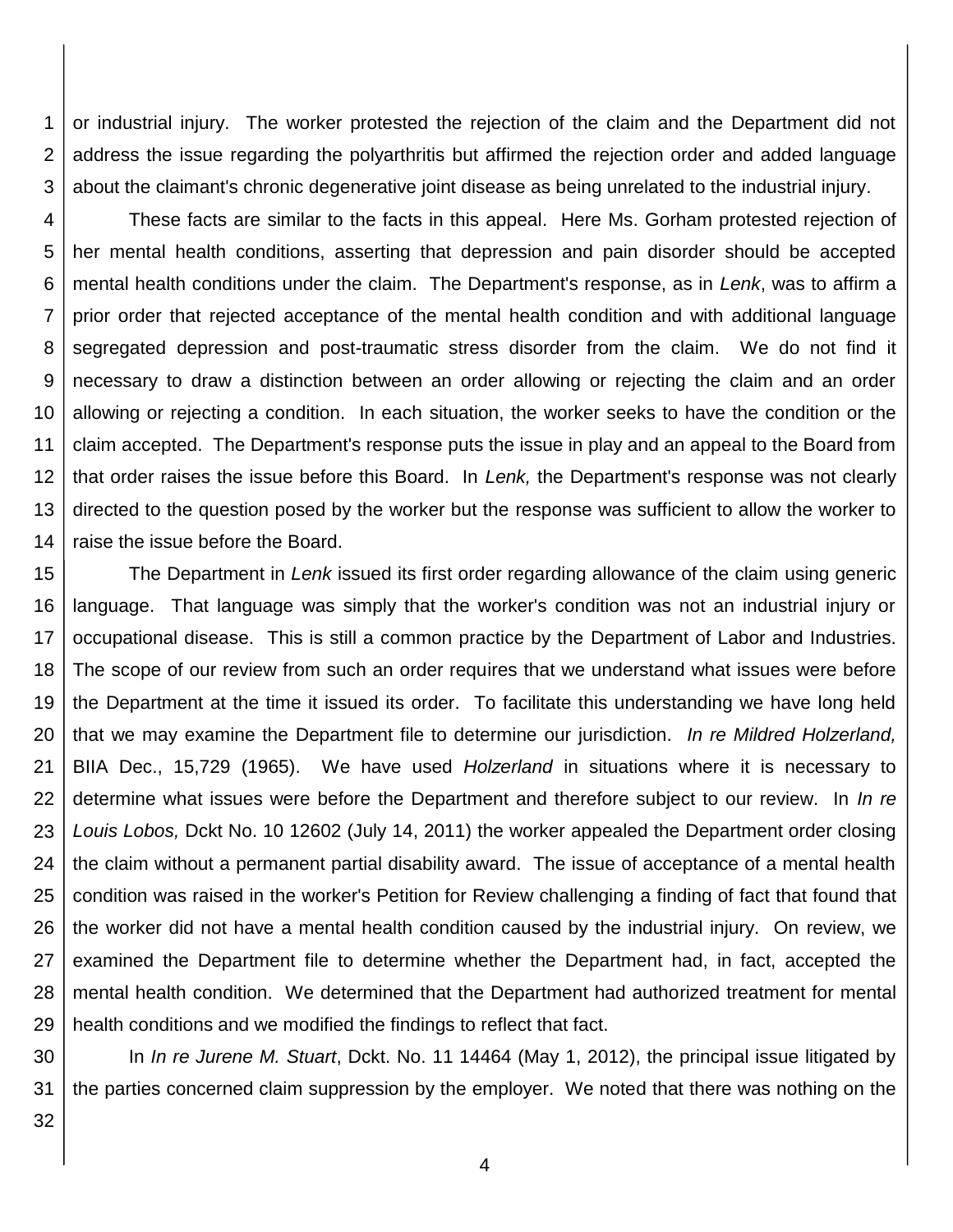1 2 3 4 5 6 face of the order under appeal that addressed claim suppression. Because this raised the issue of our scope of review, we utilized our authority under *Holzerland* and reviewed the Department file and discovered that the Department had issued a letter on the same date as the order on appeal concluding there was no evidence of claim suppression by the employer. We found that the claim suppression issue was within our scope of review and that CR 15(b) allowing amendments to the pleadings to conform to the evidence permitted us to reach this issue.

7 8 9 10 11 12 13 In *In re Albina Pascual*, BIIA Dec., 09 20949 (2010), the worker appealed from an order closing the claim with no permanent partial disability. At the hearing, the worker raised the issue of vocational services. Our industrial appeals judge determined that the issue of vocational services was not within the Board's jurisdiction in an appeal from a closing order. The Notice of Appeal consisted of three letters from the worker's chiropractor. In all three letters, he sought to have the claim reopened for vocational training. Two of the letters were addressed to the Department and were dated so that they were received at the Department after the initial order closing the claim but before the Department acted to affirm the closure. We stated that:

> [T]he Department had ample notice from the outset that the claimant was seeking retraining and can be fairly assumed to have considered that issue when it held the June 3, 2009 closing order in abeyance, affirmed it on July 27, 2009, and chose not to reassume jurisdiction thereafter."

*Pascual* at 3.

The holding by the Court in *Lenk* allows this Board to examine the issues raised by the parties before the Department in order to determine if the Department has considered a particular issue. If the issue is before the Department and the Department responds to the issue by an order addressing the subject matter of the issue, then on an appeal to this Board that issue is within our scope of review.

We now turn to our colleague's dissent. The dissent raises a number of issues that we will address individually. First, the dissent incorrectly states that our rationale is that the September 13, 2011 order constitutes an implicit segregation of Ms. Gorham's pain disorder. As we have set forth in our majority opinion, that is not the basis for our decision. Our decision is based on the fact that the Department had before it a specific request by Ms. Gorham regarding her mental health conditions. The Department considered her request raised in her protest to include mental health conditions, including the pain disorder, and responded to that request in its September 13, 2011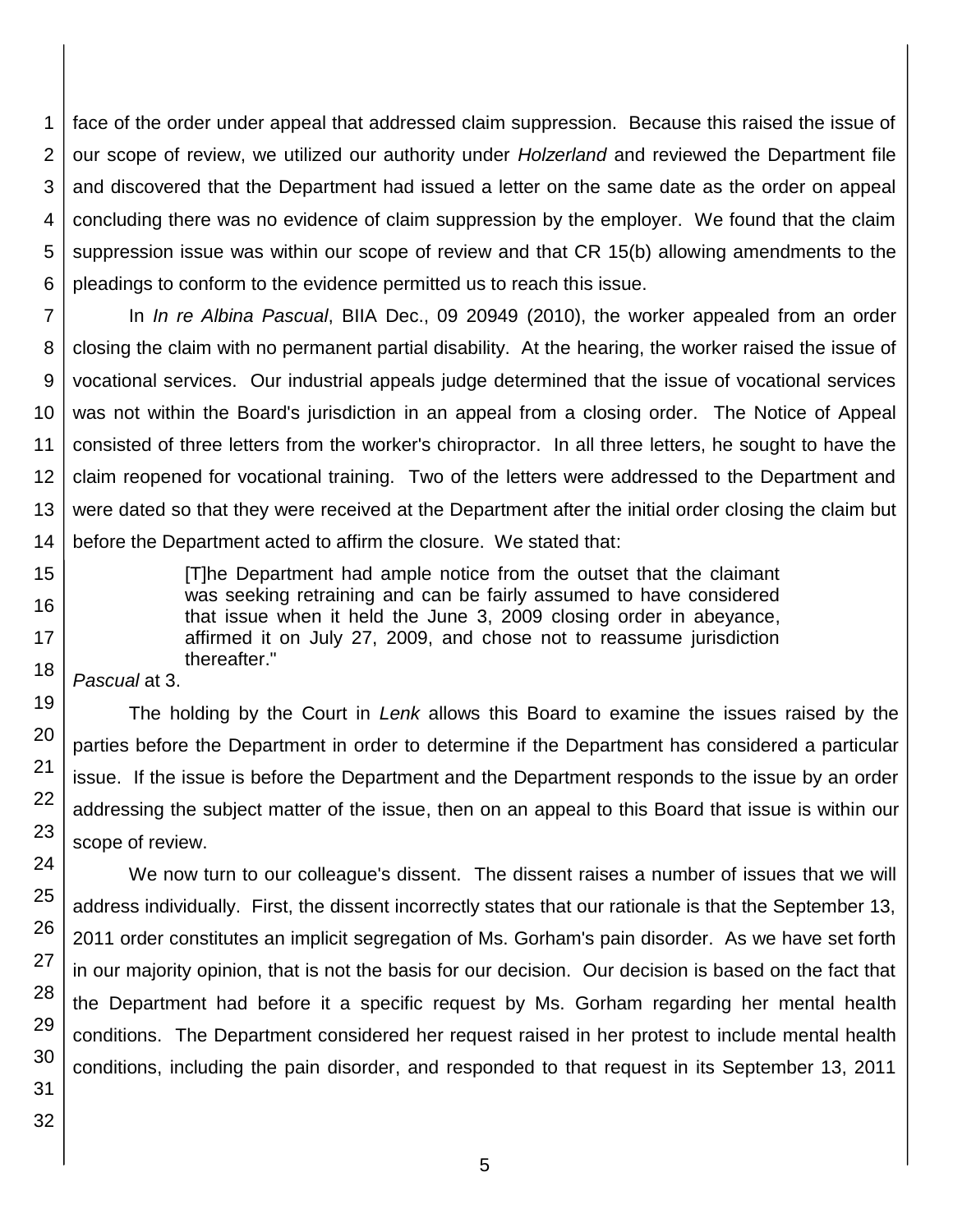1 2 order. By refusing to allow the condition, the Department order in fact denied the request. This is consistent with the Court's decision in *Lenk* .

3 4 5 6 7 8 9 10 11 12 13 14 15 16 17 18 The dissent also finds that our decision creates a flawed and unworkable approach to our scope of review. The dissent fails to understand that our approach has been consistent and provides a practical resolution of issues raised before the Department by either the Application for Benefits or in a protest to a specific order. The dissent's approach would allow the Department to issue very narrow orders, even though a specific request for action on the claim was made by the worker. The Department cannot have unfettered control over the scope of the issues before it. The Department is required to respond to requests or protests by the worker or the employer and to have the issues appealable to the Board of Industrial Insurance Appeals. Following the dissent's rationale would result in situations where the Department could effectively deny a worker's request for medical treatment of a condition and prevent the worker from appealing to this Board until closure of the claim. Although our decision in *In Re Randy Jundul, BIIA* Dec., 98 21118 (1999) provides for resolution of all outstanding protests when a closing order is issued by the Department, this is not sufficient protection of the worker's right to seek medical treatment for conditions caused by the industrial injury. We must not allow the Department to deny acceptance of a condition and by failing to issue a specific order including specific language, prevent the worker from challenging the Department's decision. This is untenable.

19 20 21 22 23 24 The dissent incorrectly states that the Court in *Lenk* held that the Board's scope of review was limited to the issues the Department has addressed either explicitly or by necessary implication. We disagree. The holding as expressed by the dissent is not contained within the *Lenk* decision. Nowhere in *Lenk* does the court state that the Board's scope of review is limited to issues either addressed explicitly or by necessary implication. This is a standard set by the dissent, not by the court in *Lenk*.

25 26 27 28 29 The dissent focuses on the fact that Ms. Gorham did not raise the pain disorder in her Notice of Appeal. While this is a distinction from the facts in the *Lenk* case, the dissent fails to recognize that we routinely allow amendments to the Notice of Appeal and Civil Rule 15(b) allows amendment of pleadings to conform to the facts litigated. We note that here, the parties have litigated the issue of acceptance of the pain disorder as a mental condition under the claim.

30 31 The dissent focuses on a number of cases, arguing that this Board has limited its scope of review to only the explicit language of the Department's order when the Department has addressed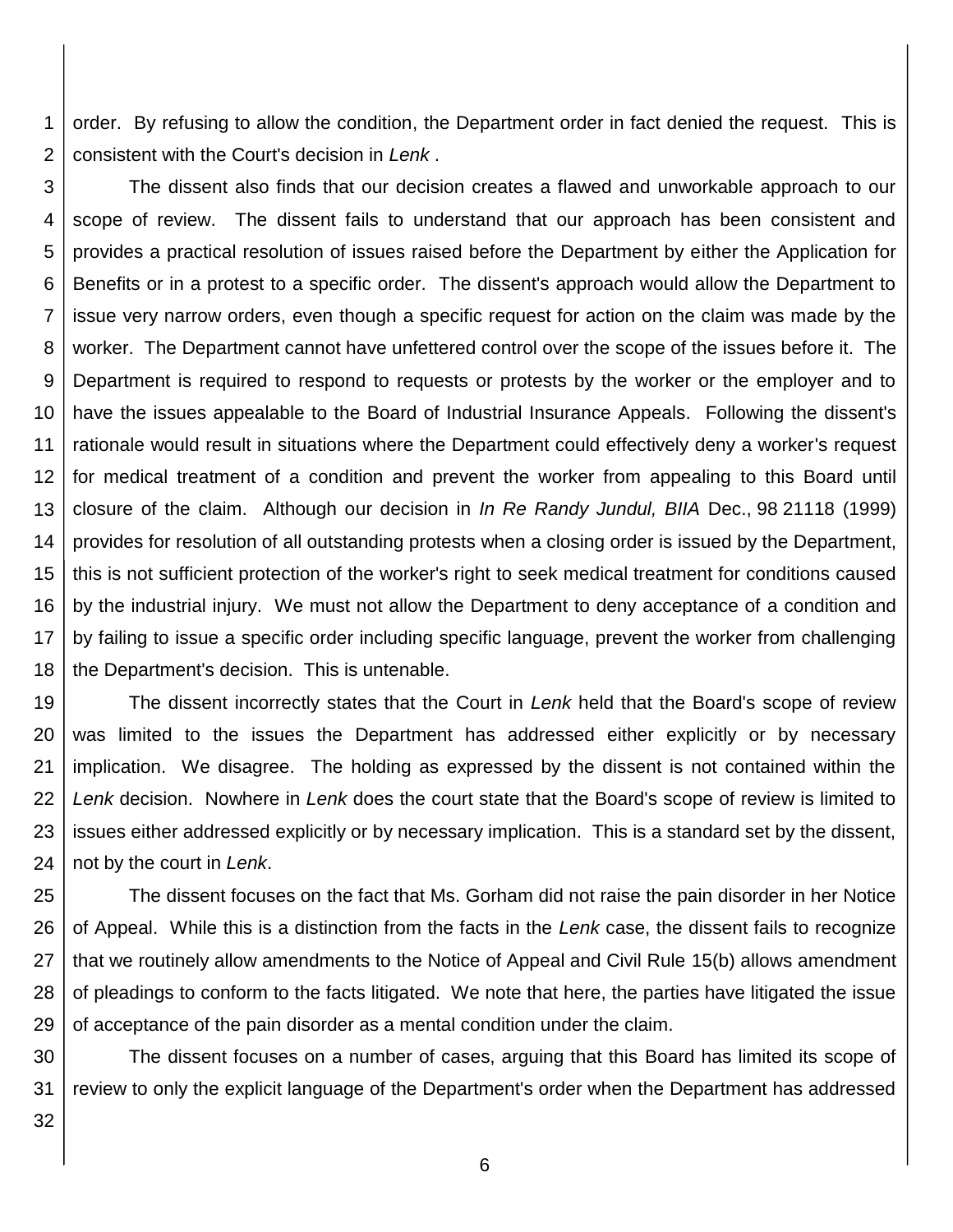1 2 3 4 5 6 specific issues. The dissent cites *In re Tom Camp*, BIIA Dec., 38 035 (1973). *Camp* dealt with a time-loss compensation benefits order that was on appeal. The Proposed Decision and Order in *Camp* reversed the Department order paying time-loss compensation benefits but also denied timeloss compensation benefits for all future periods of time-loss compensation. The Board found that it lacked jurisdiction to address orders that had not been issued and were not on appeal before the Board. *Camp* is not on point.

7 8 9 10 11 12 13 14 15 16 17 18 19 The dissent also cites *In re Betty Connor*, BIIA Dec., 91 0634 (1992). In *Connor,* the self-insured employer appealed a Department order requiring the employer to pay time-loss compensation benefits. The Board held that it lacked jurisdiction to reach fixity of the claimant's conditions or the extent of disability in an order that only addressed time-loss compensation benefits. The Board stated that the Department had only addressed the issue of the claimant's employability when it issued the time-loss compensation order. Factually, *Connor* is not on point. Ms. Gorham protested a Department order denying acceptance of mental health conditions. She is not trying to have issues of a different nature included in her appeal to this Board as was Ms. Connor. In *Connor* we stated that the Department "must be allowed to initially adjudicate a claim." *Connor*, page 7. The distinction between the facts in *Connor* and the facts in the present appeal are that here the Department was on notice of the worker's request regarding the acceptance of the mental health conditions and responded to that request by issuing an appealable order. The Department was allowed to adjudicate the claim and in fact did.

20 21 22 23 24 25 26 27 28 The dissent also cites the case of *In re Ronald L. Taylor*, Dckt. No. 09 13618 (August 21, 2010). The Board in *Taylor* addressed appeals from orders that denied responsibility for mental health conditions described as anxiety disorder, depression, and post-traumatic stress disorder. The Board reversed the Department order that rejected the mental health conditions. The Proposed Decision and Order in *Taylor* had directed treatment for the conditions ordered to be included under the claim by the Board. The Board held that where a Board order reverses an order rejecting a condition under the claim, it is premature for the Board to address the issue of treatment because it would exceed the scope of review because the Department had never considered that condition. *Taylor* is not on point.

29 30 The dissent cites *In re Carolyn E. Frank*, Dckt. No. 09 12165 (April 16, 2010). In *Frank,* the Department issued an order denying a condition described as cervical dystonia. The Board allowed

31 32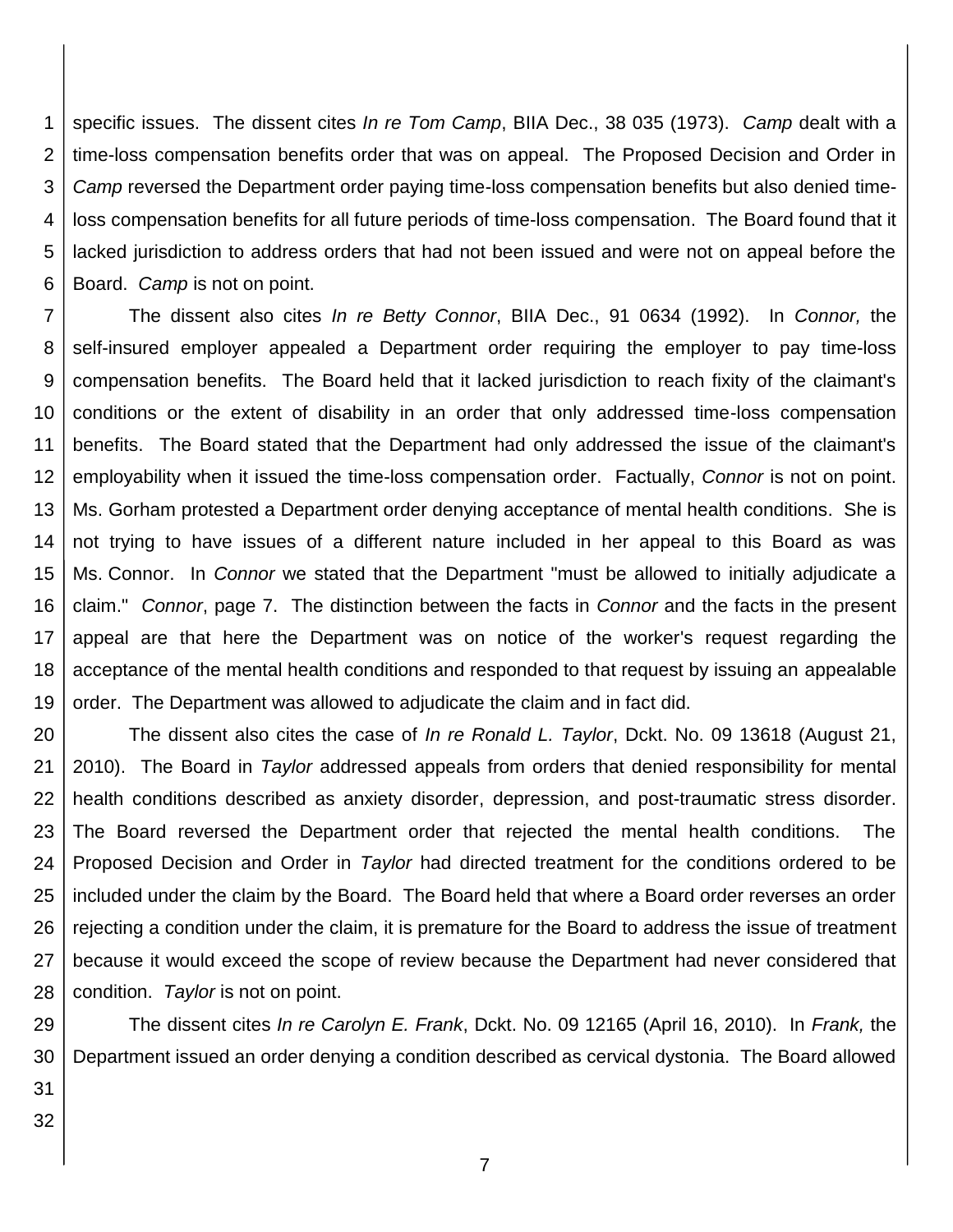1 2 the condition but held that the issue of treatment was not before the Board because the Department clearly did not pass on it because it had not allowed the condition. *Frank* is not on point.

3 4 5 6 7 8 9 10 11 12 13 14 15 Additionally, the dissent relies on *In re Malcomb B. Warde*, Dckt. Nos. 94 3565, 94 5254, 94 5851, and 94 6255 (February 7, 1996). Although the dissent states that the decision in *Warde* is particularly illustrative of our scope of review, we disagree. *Warde* is clearly distinguishable. *Warde* involved the appeal of a number of orders. Two of the orders on appeal concerned payment of time-loss compensation benefits. In one order, the Department accepted responsibility for the claimant's mental health condition described as depression. The Board held that where none of the orders had addressed the condition of a knee injury, and where resolution of the issue was not necessary to decide the appeals, the issue was not before the Board. This is clearly different from the situation involving Ms. Gorham. In Ms. Gorham's case, she is seeking acceptance of a mental health condition. She has described that condition to the Department as depression and pain disorder. The Department refuses to accept the pain disorder. This is clearly distinguishable from a situation where in Mr. Warde's case he was seeking acceptance of a right knee condition on an appeal from an order accepting a mental health condition. *Warde* is not on point.

16 17 18 19 All of the cases cited by the dissent have a common theme. They lack any protest or notice to the Department regarding the issue sought to be litigated before this Board. The dissent fails to understand the distinction. Notice to the Department coupled with the Department's response to the protest or notice brings the issue within our scope of review.

20 21 22 23 24 25 26 27 28 29 30 31 The dissent also raises the issue that our decision will force the Department to adjudicate the claim according to the terms of the protesting party. The dissent argues that while RCW 51.32.055 (6) requires that the Department respond to a dispute that arises from the handling of the claim, it does not address the Department's failure to act in response to the request, and that by including the mental health issue of pain disorder as an issue within the scope of our review, we usurp the Department's jurisdiction and dictate a result not authorized by statute. We disagree. First, the Department should administer the claim consistent with the facts given to it by the worker, employer, medical providers, and others. A protest to a Department decision is information that may prove necessary in the administration of the claim. Requiring the Department to respond to an injured worker's request is not forcing the Department to adjudicate the claim according to the terms of the protesting party. It is simply requiring the Department to do what the law requires of it, that is, to administer the claim. Second, the Department did respond to the worker's protest.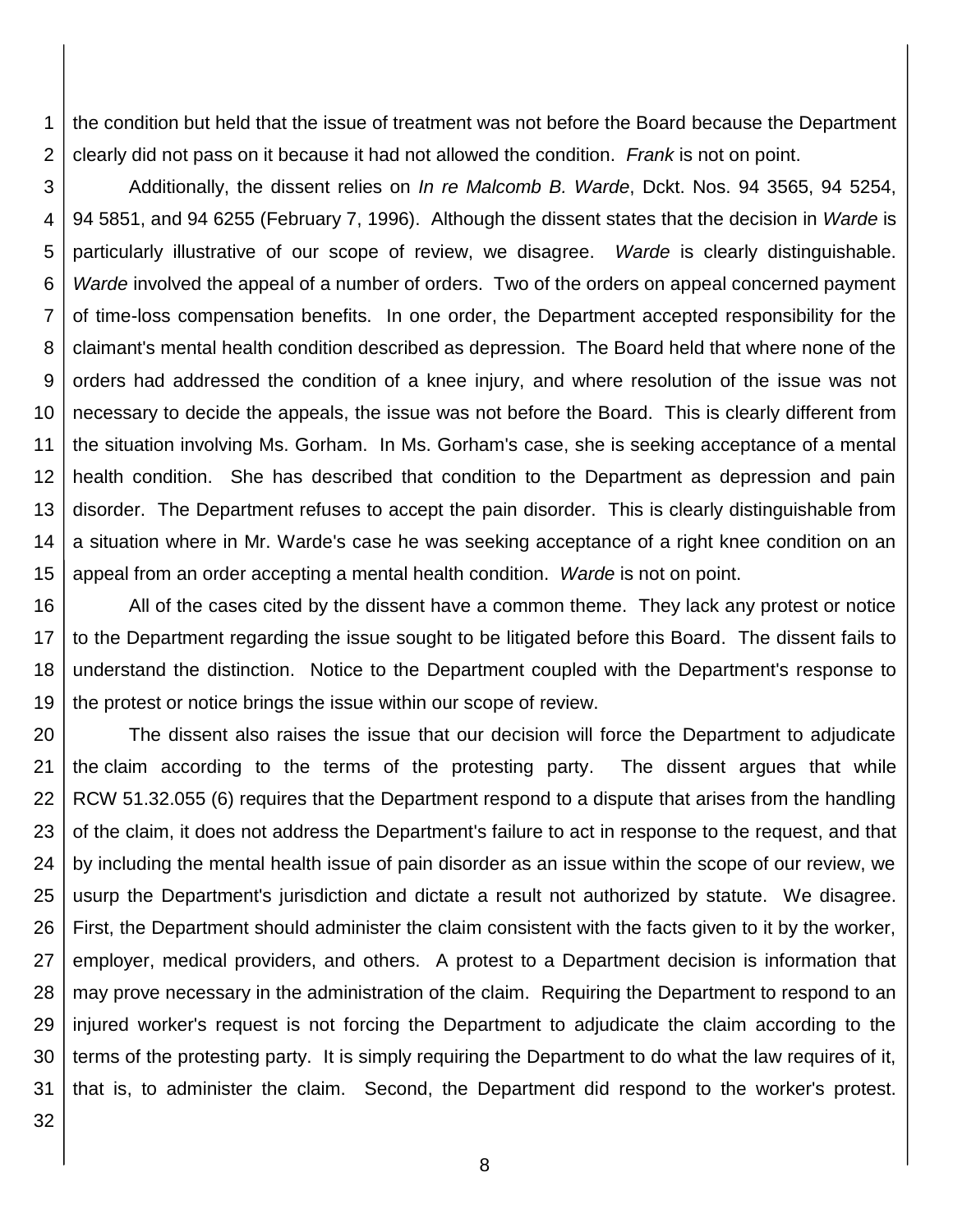1 2 3 Although the Department had several opportunities to respond to Ms. Gorham's briefs and arguments in support of including pain disorder as an issue, the Department never argued that it did not consider pain disorder when it responded to Ms. Gorham's protest.

4 5 6 7 8 9 10 11 12 13 14 15 16 17 18 The dissent cites *In re Gordana Lukic*, Dckt. Nos. 02 20031 & 03 13722 (August 17, 2004). The dissent believes this decision stands for the proposition that the Board cannot interfere with the claims administration process. We agree. Although absent from the dissent's discussion, we believe the facts in the *Lukic* decision clearly show that it is not on point. In *Lukic,* the claimant appealed from two Department orders. One order ended time-loss compensation benefits and denied time-loss compensation benefits for a period of time. The second order closed the claim with no award for permanent partial disability. As a part of the appeal to the Board, Ms. Lukic requested that the Board direct the Department to provide an interpreter for her for all matters pending before the Department. Clearly, the determination by the Department on how to interact with the claimant in the administration of the claim remains with the Department. We see a distinct difference between ordering the Department to accept a mental health condition that has been raised by the worker in a formal protest to the Department and to which the Department issued a responsive order from the situation where the claimant is asking this Board to direct the Department to determine how it will communicate with the claimant during the claims administration. The dissent's reliance on *Lukic* is misplaced.

19 20 21 22 23 24 25 26 27 28 29 30 31 The dissent also raises the issue regarding the fact that the parties litigated the acceptance of the pain disorder. The dissent believes that the fact that the matter was litigated before the Board has no bearing on the issue regarding whether or not the Board has jurisdiction over the issue of the pain disorder. While we agree that the parties cannot enlarge the Board's scope of review, we note that our decision is not based only on the fact that the case was litigated before this Board, but rather that our scope of review extends to issues placed before the Department by the parties as the court set out in *Lenk*. The dissent states that the Department objected to the inclusion of the pain disorder at a June 1, 2012 telephone conference and that the only witness to testify prior to the June 1, 2012 telephone conference was Dr. C. Donald Williams. We note that a conference was held on June 1, 2012, apparently at the request of our industrial appeals judge. No transcript was made of the conference. However, the Interlocutory Order issued by our industrial appeals judge reflects that she became concerned with the scope of review issue and she determined that the pain disorder would not be included as a part of the appeal. She gave the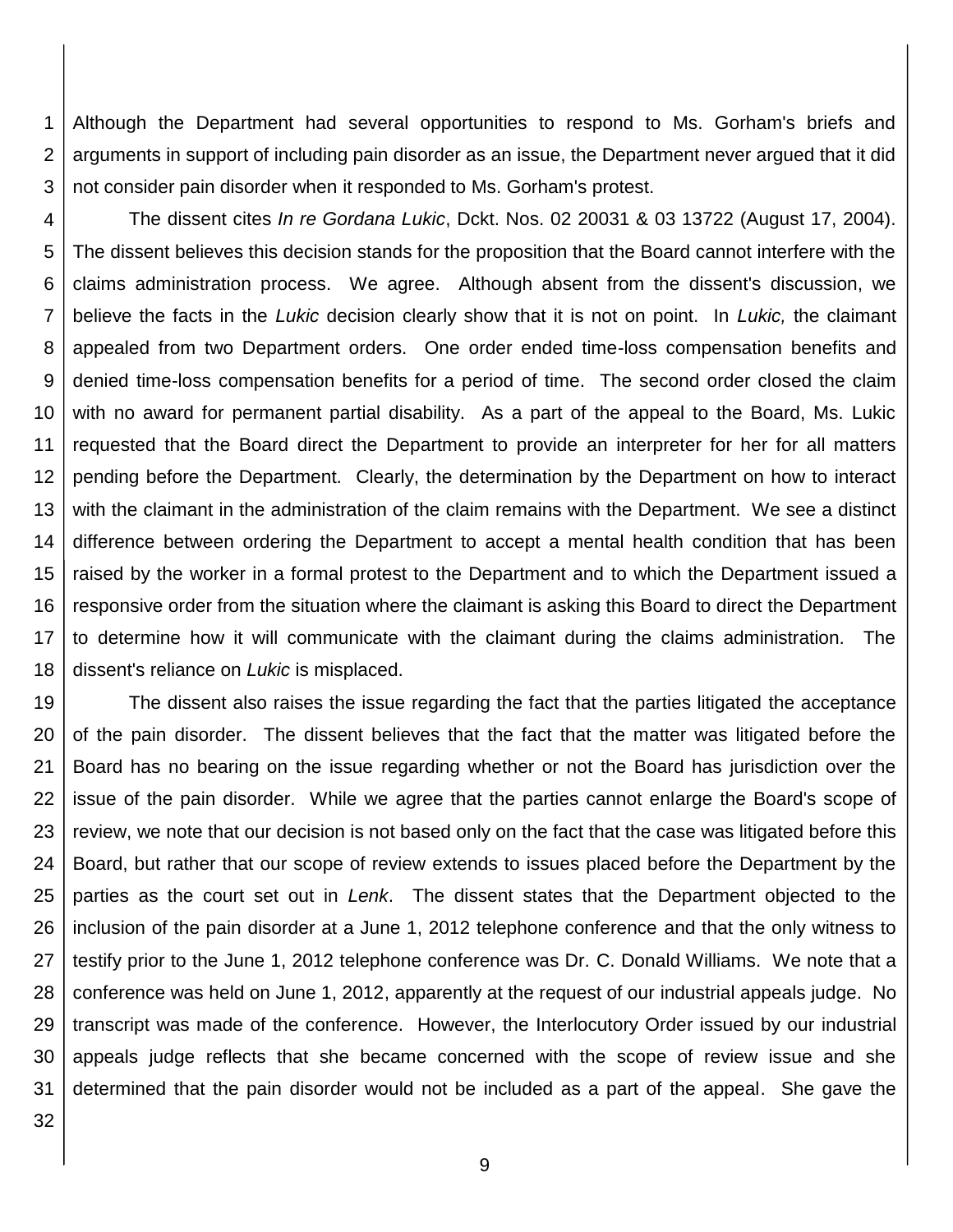1 2 3 4 5 6 7 parties until July 12, 2012, to file briefs on the issue. On July 26, 2012, our industrial appeals judge issued her Interlocutory Order Denying Inclusion of Pain Disorder as an Issue on Appeal. Dr. Williams testified by deposition on May 10, 2012. Dr. Gail English testified by deposition on June 13, 2012. The remaining witnesses were called by the Department testified by deposition on July 12 and 13, 2012. All of the testimony presented in this appeal was taken prior to the July 26, 2012 date of our industrial appeals judge's interlocutory order excluding the pain disorder from the appeal.

8 9 10 11 12 13 We turn now to the question of whether the Department should be directed to accept responsibility for the condition of pain disorder. Ms. Gorham presented the testimony of her attending physician, Gayle English, M.D., and psychiatrist, C. Donald Williams, M.D. The Department countered the testimony with two independent medical examiners, Richard L. Schneider, M.D., and Michael K. Freidman, D.O. In weighing the conflicting opinions of these experts, we find that Ms. Gorham presented the more persuasive case.

14 15 16 17 18 19 20 21 22 23 24 25 26 27 28 29 Drs. English and Williams testified that Ms. Gorham developed a pain disorder as a result of her occupationally related bilateral carpel tunnel syndrome and complex regional pain syndrome. The facts of this case support the opinions of these experts. Although Ms. Gorham received approximately nine months of counseling in 1995 because of spousal abuse, she did not need further mental health treatment until after the manifestation of her occupational disease in 2005. The primary problem Ms. Gorham had in 1995 was post-traumatic stress disorder. Her primary problems now are depression and a pain disorder. Moreover, Ms. Gorham has not been able to work since she suffered her occupational disease, and the testimony of her husband has convincingly established that her mental health has deteriorated because of her impaired physical functioning. Dr. Schneider agreed that Ms. Gorham met the criteria for a pain disorder as a result of the medical conditions that have caused her chronic pain. Although he does not believe that a pain disorder is a psychiatric condition, his opinion is out of step with the opinions of the other examiners. The only expert who did not diagnose a pain disorder was Dr. Freidman. However, he admitted that a pain disorder would not be an outrageous diagnosis and, in fact, "would make sense to me." Friedman Dep. at 4. The preponderance of the evidence establishes that Ms. Gorham's occupational disease was a proximate cause of her pain disorder.

30 31 The Department incorrectly denied responsibility for Ms. Gorham's depression and pain disorder. We reverse the Department order of September 13, 2011, and direct the Department to

32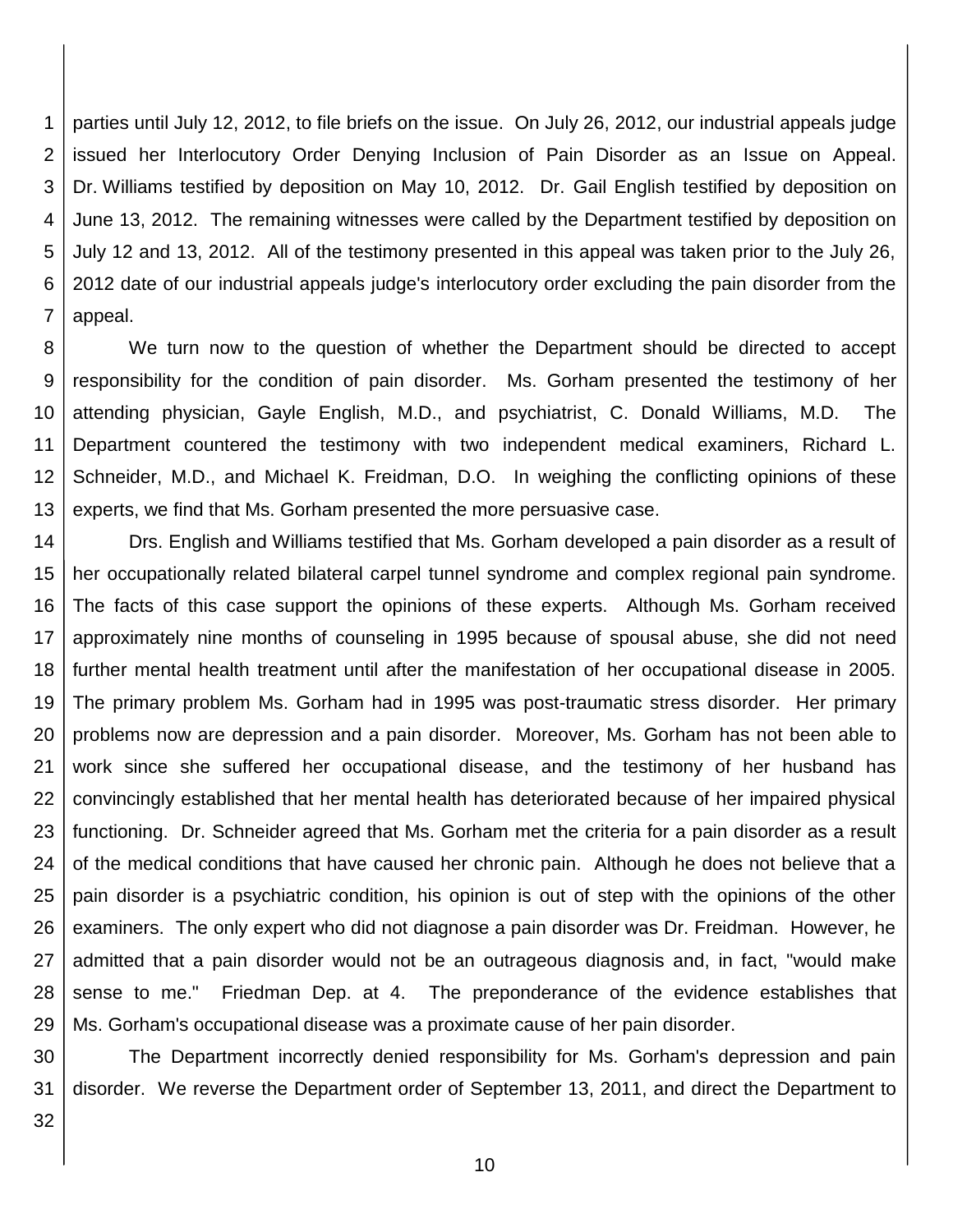1 2 accept responsibility for these conditions and to deny responsibility for the condition of post-traumatic stress disorder.

| 3                        |    |                                                                                                                                                                                                                                                                                                                                                       | <b>FINDINGS OF FACT</b>                                                                                                                         |             |  |
|--------------------------|----|-------------------------------------------------------------------------------------------------------------------------------------------------------------------------------------------------------------------------------------------------------------------------------------------------------------------------------------------------------|-------------------------------------------------------------------------------------------------------------------------------------------------|-------------|--|
| 4<br>5                   | 1. | solely for jurisdictional purposes.                                                                                                                                                                                                                                                                                                                   | On January 24, 2012, an industrial appeals judge certified that the<br>parties agreed to include the Jurisdictional History in the Board record |             |  |
| 6<br>$\overline{7}$<br>8 | 2. | conditions of her employment.                                                                                                                                                                                                                                                                                                                         | Sheri L. Gorham developed bilateral carpel tunnel and complex regional<br>pain syndrome that arose naturally and proximately out of distinctive |             |  |
| $\overline{9}$           | 3. | occupational disease.                                                                                                                                                                                                                                                                                                                                 | Sheri L. Gorham's depression was proximately caused by her                                                                                      |             |  |
| 10<br>11                 | 4. | September 13, 2011, and fully litigated by the parties.                                                                                                                                                                                                                                                                                               | The issue of whether Sheri L. Gorham developed an occupationally<br>related pain disorder was addressed in the Department order of              |             |  |
| 12<br>13                 | 5. | occupational disease.                                                                                                                                                                                                                                                                                                                                 | Sheri L. Gorham's pain disorder was proximately caused by her                                                                                   |             |  |
| 14<br>15                 | 6. |                                                                                                                                                                                                                                                                                                                                                       | The condition of post-traumatic stress disorder was not proximately<br>caused or aggravated by Ms. Gorham's occupational disease.               |             |  |
| 16                       |    |                                                                                                                                                                                                                                                                                                                                                       | <b>CONCLUSIONS OF LAW</b>                                                                                                                       |             |  |
| 17                       | 1. |                                                                                                                                                                                                                                                                                                                                                       | Based on the record, the Board of Industrial Insurance Appeals has<br>jurisdiction over the parties and the subject matter of this appeal.      |             |  |
| 18<br>19<br>20           | 2. | scope of review.                                                                                                                                                                                                                                                                                                                                      | The issue of whether Sheri L. Gorham developed a pain disorder<br>proximately caused by her occupational disease is within the Board's          |             |  |
| 21<br>22<br>23           | 3. | The Department order dated September 13, 2011, is incorrect and is<br>The matter is remanded to the Department of Labor and<br>reversed.<br>Industries to issue and order in which it accepts responsibility for the<br>conditions of depression and pain disorder, and denies responsibility for<br>the condition of post-traumatic stress disorder. |                                                                                                                                                 |             |  |
| 24                       |    | Dated: April 1, 2013.                                                                                                                                                                                                                                                                                                                                 |                                                                                                                                                 |             |  |
| 25                       |    |                                                                                                                                                                                                                                                                                                                                                       | BOARD OF INDUSTRIAL INSURANCE APPEALS                                                                                                           |             |  |
| 26                       |    |                                                                                                                                                                                                                                                                                                                                                       |                                                                                                                                                 |             |  |
| 27                       |    |                                                                                                                                                                                                                                                                                                                                                       |                                                                                                                                                 |             |  |
| 28                       |    |                                                                                                                                                                                                                                                                                                                                                       |                                                                                                                                                 | Chairperson |  |
| 29                       |    |                                                                                                                                                                                                                                                                                                                                                       |                                                                                                                                                 |             |  |
| 30                       |    |                                                                                                                                                                                                                                                                                                                                                       | FRANK E. FENNERTY, JR.                                                                                                                          |             |  |
| 31                       |    |                                                                                                                                                                                                                                                                                                                                                       |                                                                                                                                                 | Member      |  |
| 32                       |    |                                                                                                                                                                                                                                                                                                                                                       |                                                                                                                                                 |             |  |
|                          |    |                                                                                                                                                                                                                                                                                                                                                       |                                                                                                                                                 |             |  |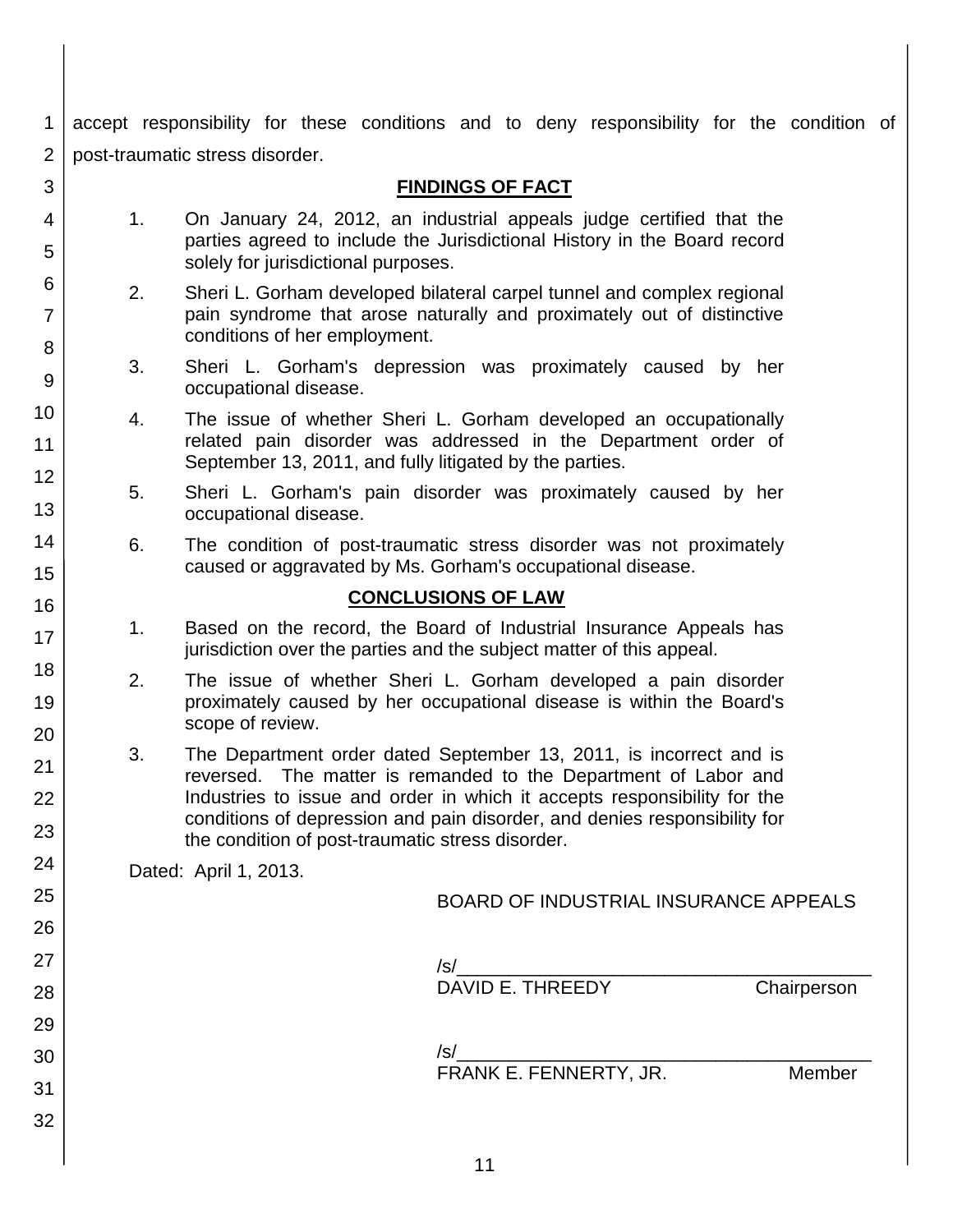## **DISSENT**

2 3 4 I disagree with the majority's decision to permit Ms. Gorham to seek allowance of her pain disorder in this appeal. Because the majority's decision departs from the case law that defines our scope of review, I dissent.

5 6 7 8 9 10 11 12 13 The sole issue raised in the Petition for Review is whether the scope of our review encompasses Ms. Gorham's request for allowance of her pain disorder. The Department did not mention this condition in its August 7, 2009 order or its September 13, 2011 affirming order. Nonetheless, the majority concludes that we have the authority to address the question of whether Ms. Gorham developed an occupationally related pain disorder because she sought allowance of that condition in her protest of the August 7, 2009 order. The majority's rationale is that the September 13, 2011 order constituted an implicit segregation of Ms. Gorham's pain disorder. This rationale subverts the applicable case law that we are bound to follow under the principle of stare decisis. It also creates a flawed and unworkable approach to our scope of review.

14 15 16 The inability of the majority to identify a single case in which we or the courts have reached a similar result based upon analogous facts reveals the novelty of its approach in the instant appeal. The cases the majority relies on emphasize this point.

17 18 19 20 21 It is well established that the Board's jurisdiction is appellate only. *Turner v. Department of Labor & Indus*., 41 Wn.2d 739 (1953). As an appellate body, the questions we may consider are fixed by the order by which the appeal was taken, as limited by the issues in the Notice of Appeal. *Lenk v. Department of Labor & Indus*., 3 Wn. App. 977 (1970). The majority believes that the court's analysis in *Lenk* supports its decision. The majority is incorrect.

22 23 24 25 26 27 28 29 In *Lenk*, the claimant filed an occupational disease claim citing injurious exposure to creosote. The Department rejected the claim and the claimant appealed. The Board directed the Department to allow the claim for a skin condition. However, the Board also determined that the claimant's polyarthritis was unrelated to his exposure and should be segregated. The superior court struck the Board's segregation finding on the basis that the Board exceeded its scope of review. The Court of Appeals reversed the superior court and reinstated the Board's decision. It concluded that the Department's reject order was a determination that the claimant's polyarthritis was unrelated to the exposure because the claim was filed for that condition.<sup>1</sup> Confirmation of this

l

<sup>30</sup>

<sup>31</sup> 32  $1$  The court questioned the Board's finding as to the claimant's skin condition because the record did not establish that the Department had considered whether the condition was occupationally related. But the court let the finding stand because the parties did not challenge it on appeal.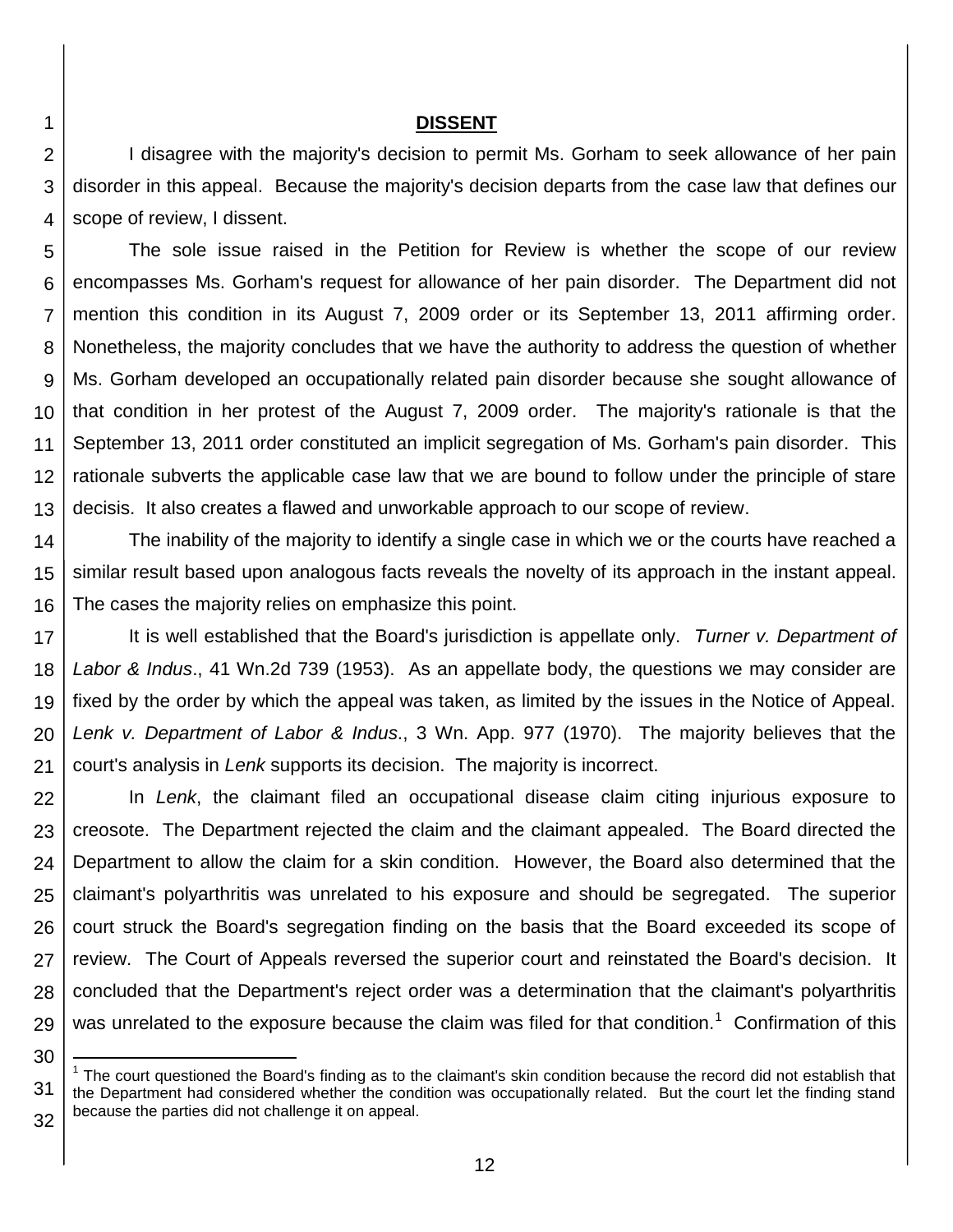1 2 conclusion was found in the claimant's Notice of Appeal in which the claimant requested allowance of his arthritic condition.

3 4 5 6 7 8 9 10 11 12 13 14 15 16 17 The majority concedes that *Lenk* is factually distinguishable. However, it views *Lenk* as authority for the proposition that the Board may review the issues the Department implicitly addressed in its order irrespective of whether the issues are necessary to resolve the appeal. The majority misconstrues the court's holding*. Lenk* holds that the Board's scope of review is limited to the issues the Department has addressed either explicitly or by **necessary** implication. The court in *Lenk* concluded that the Board had the authority to determine whether the claimant's polyarthritis was occupationally related, not because the issue was implicitly addressed in the Department's order as the majority suggests, but because resolution of the issue was necessary to decide the merits of the claim. Here, it would be inaccurate to say that the Department must have addressed the cause of Ms. Gorham's pain disorder when all it did was affirm its decision to segregate two other mental health conditions. Ms. Gorham's depression, post-traumatic stress disorder, and pain disorder are separate and distinct mental conditions. The expert testimony in the record bears this out. The Department did not need to determine the cause of Ms. Gorham's pain disorder in order to resolve the question of whether it should accept responsibility for her depression and post-traumatic stress disorder.

18 19 20 21 In addition, Ms. Gorham did not mention her pain disorder in the Notice of Appeal, which further distinguishes this case from *Lenk*. To the contrary, Ms. Gorham requested "the allowance of the denied conditions." (Page 2 of the Notice of Appeal.) The Department did not deny the allowance of Ms. Gorham's alleged pain disorder in its September 11, 2011 order.

22 23 24 25 26 27 28 29 30 The majority also incorrectly relies on *In re Jurene M. Stuart*, Dckt No. 11 14464 (May 1, 2012). There, the claimant appealed the Department order rejecting the claim. The principal issue litigated by the parties, however, was claim suppression by the employer, which was not addressed in the order under appeal. We determined that the claim suppression issue was within the scope of our review because: (1) the Department adjudicated the issue in a separate letter it issued on the same day as its order; (2) the claimant identified both the Department's order and letter in her Notice of Appeal, which should have resulted in two docket numbers; and (3) the parties litigated the issue by express or implied consent, which allowed us to amend the pleadings to conform to the evidence under CR 15(b). These facts distinguish *Stuart* from the instant case because the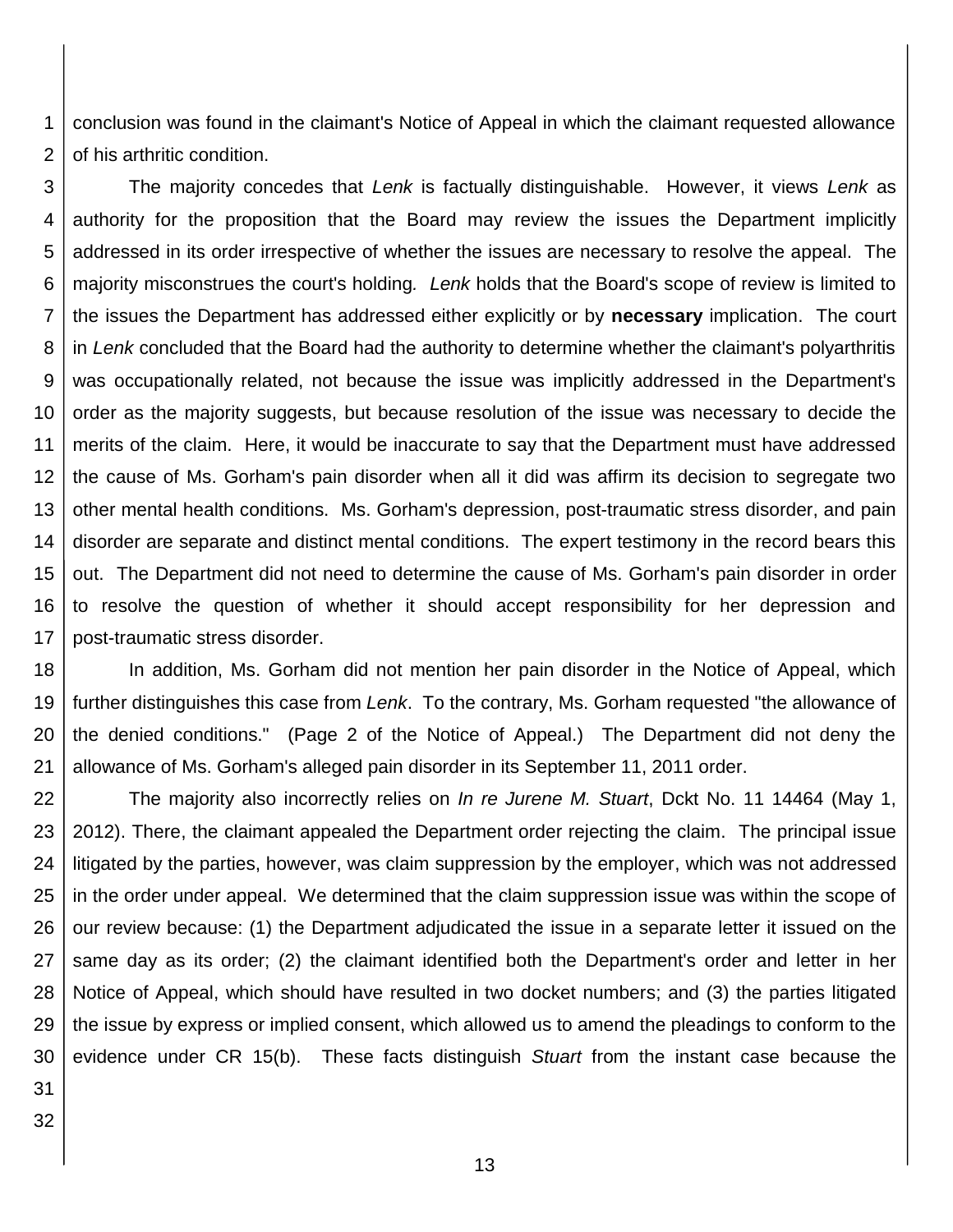1 2 Department did not adjudicate Ms. Gorham's pain disorder, nor was there an agreement to litigate the allowance of that condition.

3 4 5 6 7 8 *In re Albina Pascual*, BIIA Dec., 09 20949 (2010) is also inapposite. There, we determined that the issue of whether the claimant was entitled to vocational services was properly before us in her appeal from the Department's closing order. *Pascual* is not helpful because Ms. Gorham's appeal is not from an order closing her claim.<sup>2</sup> We have drawn a distinction between appeals from closing orders and orders issued in an open claim when it comes to defining our scope of review. *In re Merle Free, Jr*., BIIA Dec., 89 0199 (1990) and *In re Randy Jundul,* BIIA Dec., 98 2118 (1999).

9 10 11 12 13 14 15 16 In *Jundul,* we held that a closing order constitutes a Department determination, explicit or by necessary implication, of the worker's entitlement to any and all benefits as of the date of that order. Our rationale in *Free* and *Jundul* was based on considerations that are not present here. Because a closing order resolves all aspects of the claim as of the date the order is issued, it logically follows that unresolved issues are subsumed within the closing order by necessary implication. In addition, the parties must have an avenue to litigate contested issues in the event the Department fails to address outstanding protests prior to claim closure. Limiting the Board's scope of review to the express terms of the closing order would deprive the parties of this right.

17 18 19 20 21 22 23 24 Next, the majority asserts that its decision is in line with CR 15(b). CR 15(b) authorizes amendments of pleadings to conform to the evidence in two instances. The first is when the issues not raised in the pleadings are tried by the "express or implied consent of the parties." The second is when there has been an objection on the grounds that the evidence is "not within the pleadings." Under these circumstances, the court may allow the amendment when "the presentation of the merits of the action will be subserved thereby and the objecting party fails to satisfy the court that the admission of such evidence would prejudice him in maintaining his action or defense upon the merits." The facts of this case do not fall within the parameters of CR 15(b).

25 26 27 28 29 Although the Department's representative initially agreed that the pain disorder issue could be litigated, he later objected at an unreported telephone conference held on June 1, 2012. During the conference, the industrial appeals judge orally ruled that the issue was beyond the Board's scope of review (page 1 of PD&O). However, she gave the parties an opportunity to file briefs before issuing her written order. The only expert who had testified prior to the June 1, 2012

30

l

<sup>31</sup> 32 2 The majority also cites *In re Louis Lobos*, Dckt No. 1012602 (July 14, 2011). But that case, like *Pascual,* concerned an appeal from a closing order, which distinguishes it from this appeal.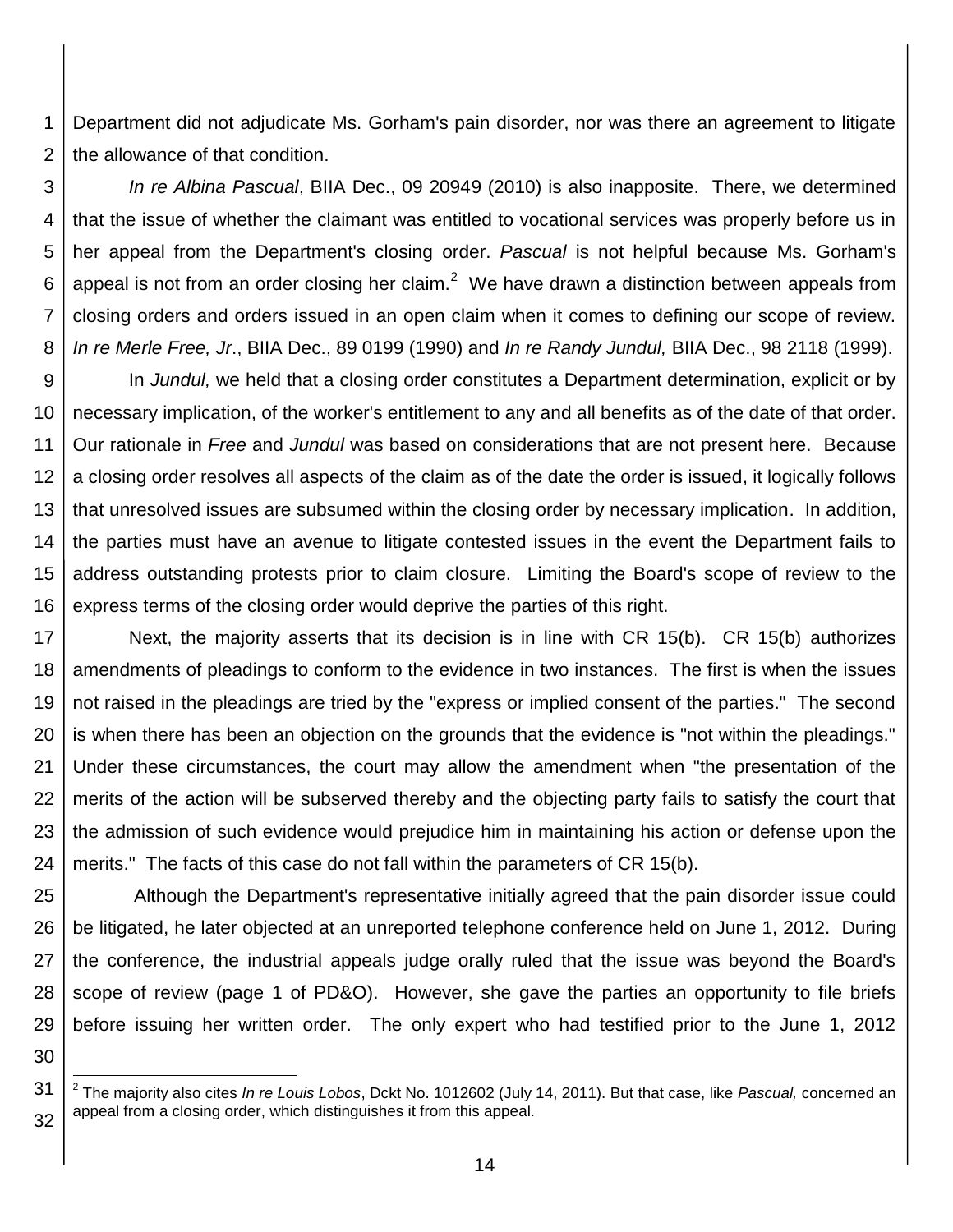1 2 3 4 conference was Dr. Williams. Ms. Gorham's other expert, Dr. English, did not testify until June 13, 2012. During the deposition of Dr. English, the Department's representative objected to Dr. English's opinion as to the cause of the pain disorder. These facts do not establish an express or implied agreement to litigate the allowance of Ms. Gorham's pain disorder.

5 6 7 Moreover, the Department did not object to Dr. English's opinion because of a defect in the pleadings. Rather, the objection was interposed because the evidence was beyond the scope of review. CR15 (b) does not authorize an amendment of pleadings under those circumstances.

8 9 10 11 12 13 14 15 16 17 18 Even if there were a tacit agreement, however, it would not give us the authority to address the pain disorder issue. Scope of review is a legal matter for the Board to decide. *In re Robert J. Neff*, Dckt No. 09 12651 (May 26, 2010). It is not dictated by the parties' stipulation or the evidence in the record. We recognized this principle in *In re Waheed Al-Maliki,* BIIA Dec., 01 14923 (2003). There, the claimant and the employer appealed the Department order in which the Department allowed a condition, segregated another condition, and denied the claimant's request for time-loss compensation benefits because of a light-duty release and the employer's accommodation of the light-duty restrictions. In addressing the disputed time-loss issue, the parties litigated the allowance of a number of conditions that were not mentioned in the order under appeal. We determined that these conditions were beyond the scope of the appeal despite the allegations in the Notice of Appeal or the evidence in the record. In arriving at this conclusion, we explained:

- The Board's scope of review is limited to the issues that the Department previously decided. We cannot expand upon those issues. *Lenk v. Department of Labor & Indus.,* 3 Wn. App. 977, 982 (1970). The order under appeal addressed only two conditions, lumbar strain and degenerative disc disease. It is not a closing order; the Board does not have the latitude to address other issues outstanding in the claim. *See In re Jay Brooks,* Dckt. No. 01 19907 (March 19, 2003).
- 24 25 26 27 28 We note that the claimant, in his Notice of Appeal, requested acceptance of all conditions proximately caused by the industrial injury and that the parties litigated the allowance of the conditions diagnosed as herniated lumbar disc, plantar fasciitis of the right foot, complex regional pain syndrome, and depression. But neither the Notice of Appeal, nor the parties' litigation of particular issues, can expand the Board's jurisdiction.

29 *Al-Maliki* at 3.

30 31 The majority fails to acknowledge that we have limited our scope of review to the explicit language of the Department's order when the Department has addressed specific issues. *See,*

32

19

20

21

22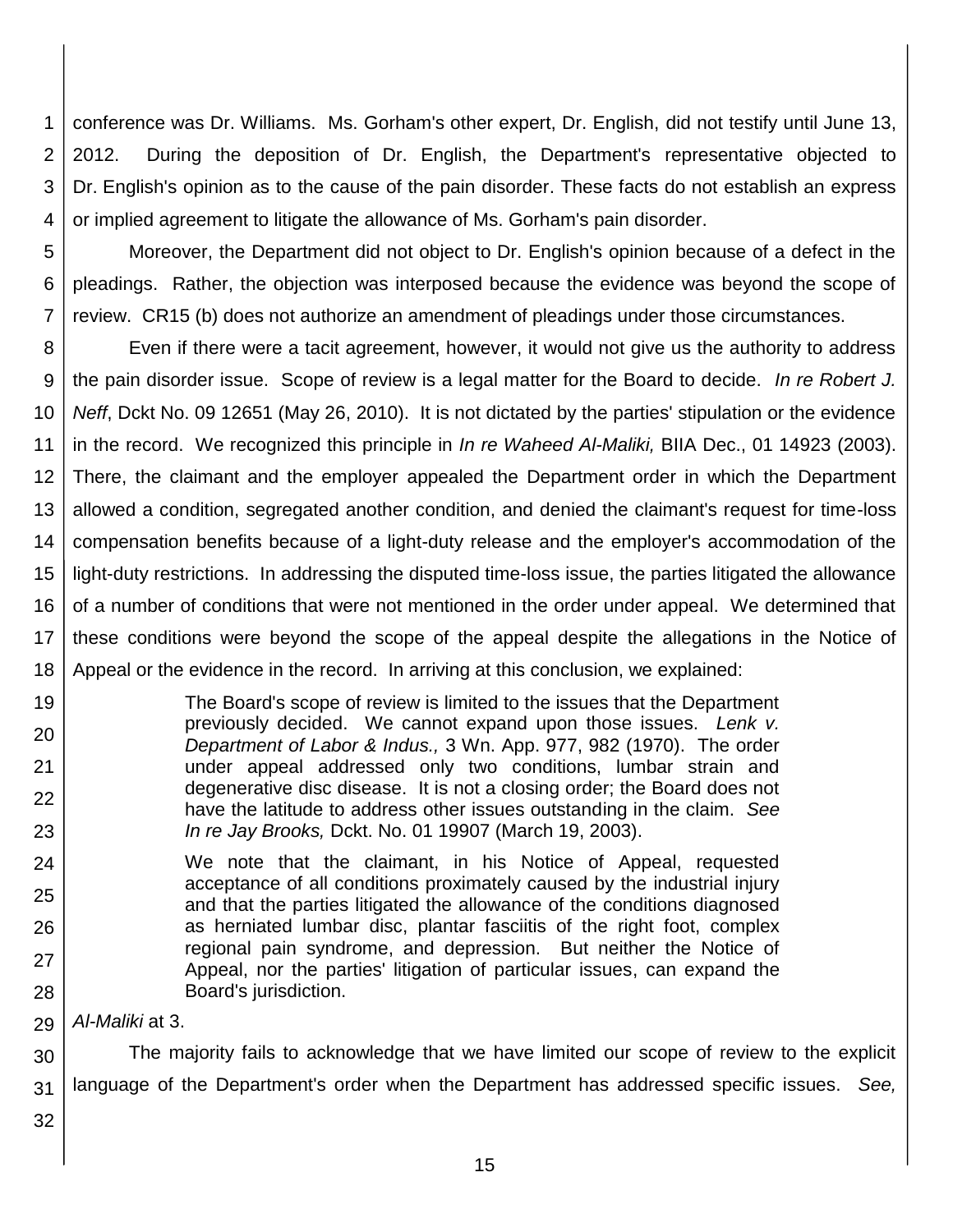1 2 3 4 5 6 7 8 9 10 11 *In re Tom Camp,* BIIA Dec., 38,035 (1973), *In re Betty Connor*, BIIA Dec., 91 0634 (1992), *In re Ronald L. Taylor,* Dckt. No. 09 13618 (August 21, 2010), *In re Carolyn E. Frank,* Dckt. No. 09 12165 (April 16, 2010), and *In re Malcome E. Warde,* Dckt. Nos. 94 3565, 94 5254, 94 5851 and 94 6255 (February 7, 1996). *Warde* is particularly illustrative. In *Warde*, the employer filed three appeals.<sup>3</sup> Two of the appeals were taken from time-loss orders. The third appeal was filed from an order that affirmed an order in which the Department accepted responsibility for the claimant's depression. On review, the employer challenged the industrial appeals judge's proximate cause determination regarding the claimant's right knee condition. We held we lacked the authority to determine whether the industrial injury caused a right knee condition based on *Lenk* because none of the orders addressed the condition, and resolution of the issue was not necessary to decide the appeals. The reasoning of *Warde* should prevail here.

12 13 14 15 16 17 18 19 20 21 22 23 24 The majority's decision is also at odds with *Connor.* In that case, the employer appealed an order in which the Department affirmed an order directing the payment of time-loss compensation benefits pending a determination of the claimant's ability to work. In its Notice of Appeal, the employer sought closure of the claim with time-loss compensation benefits as paid. The Board held that the relief sought was beyond the scope of review because the Department's order only addressed the claimant's employability, not the fixity of her medical condition or the extent of her permanent impairment. In *Connor*, as in the instant case, the Department issued the order under appeal after reconsidering its prior order. Although the *Connor* decision does not indicate whether the affirming order was the result of the employer's protest, it is reasonable to believe that the employer had asked the Department to close the claim after learning that it would be required to pay further time-loss compensation benefits. Applying the majority's logic, the affirming order in *Connor* would be considered an adjudication of claim closure to the extent the Department was aware of the employer's request when it issued the order.

25 26 27 28 29 The majority attempts to distinguish *Connor*. It contends that Ms. Gorham is not trying to have issues of a different nature included in her appeal as was the case in *Connor*. The majority does not, however, explain what it means by "issues of a different nature." This standard is arbitrary and open to multiple interpretations that will add uncertainty to our scope of review. More importantly, the *Connor* decision did not turn on the "nature" of the issues raised in the employer's

30

l

<sup>31</sup> 32  $3$  The claimant also appealed one of the time-loss orders because it included a deduction for an assessed overpayment.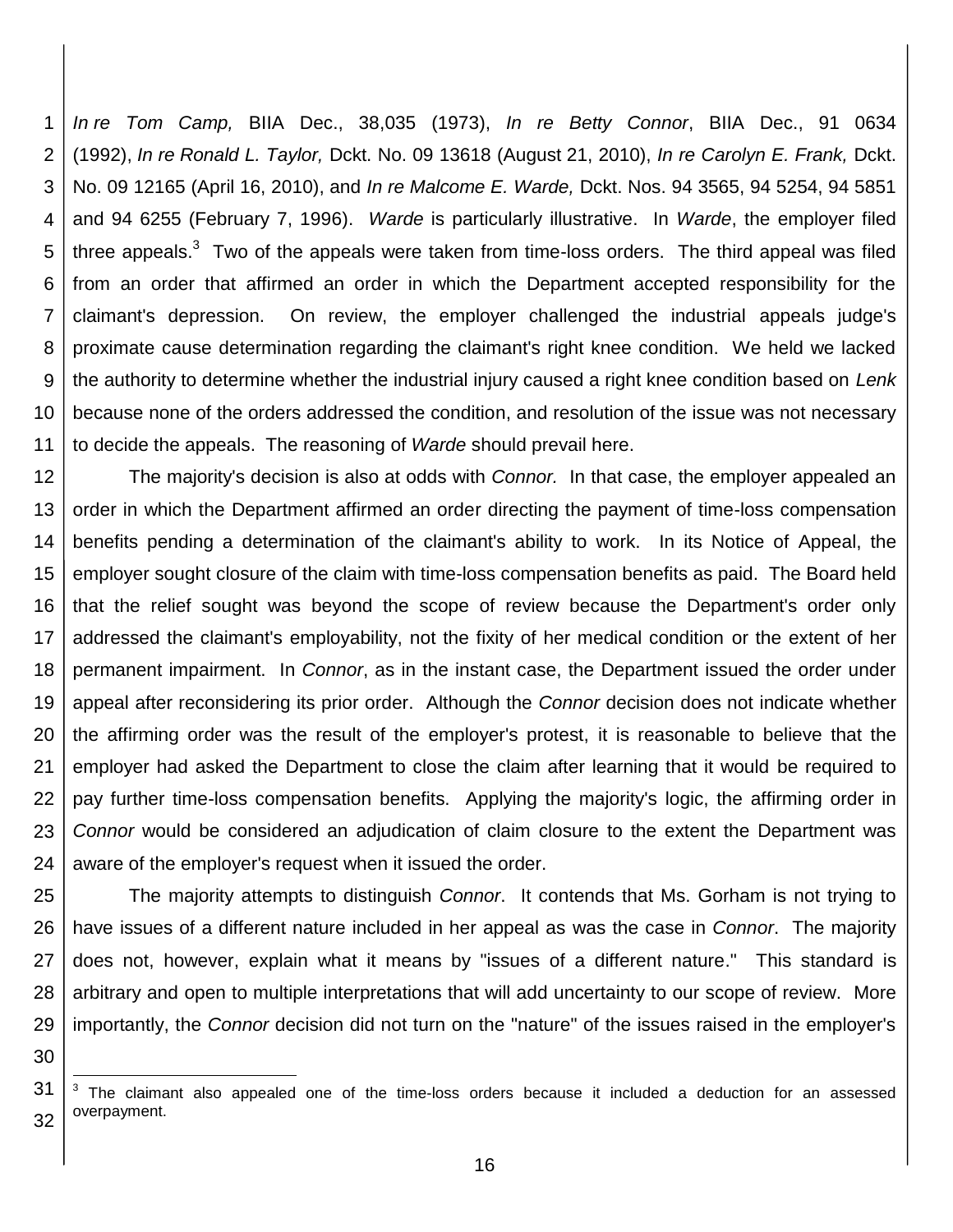1 2 3 4 appeal. It was based on the fact that the Department had not adjudicated the relief the employer was seeking in the order under appeal. Similarly, in this case, Ms. Gorham is seeking to include an issue (allowance of her pain disorder) that the Department has not adjudicated either expressly or by necessary implication. *Connor* is on point.

5 6 7 8 9 10 11 12 13 14 15 16 17 18 19 20 Also on point is *In re James M Griffith*, Dckt. No. 09 21383 (November 29, 2010), which is based on *Connor.* In *Griffith*, the Department issued an order in which it denied responsibility for the condition diagnosed as "depression disorder." Because the condition was retarding recovery of the accepted condition, however, the Department authorized treatment on a temporary basis. Following the claimant's protest, the Department issued an affirming order. The claimant appealed. The parties were allowed to fully litigate the issue of whether the claimant developed a major depressive disorder proximately caused by the industrial injury. The industrial appeals judge affirmed the Department order and entered a finding of fact in which he determined that "the June 15, 2009 industrial injury did not proximately cause nor aggravate Mr. Griffith's preexisting psychological condition(s) and did not cause a major depressive disorder." The Board held that this finding of fact went too far. It held that "The wording of the order under appeal indicates that the Department addressed the causal relationship of a condition diagnosed as depressive disorder to the industrial injury but did not consider whether the claimant suffers from any other psychological conditions or if he does, whether there is a causal link to the injury" (*Griffith* at 2). In affirming the Department's order, the Board made "no finding regarding psychological conditions other than the diagnosed condition of depressive disorder referred to in the Department order" (*Griffith* at 2).

21 22 23 24 25 26 27 28 The majority's decision does not withstand scrutiny under *Griffith*. In *Griffith*, the Board looked to the content of the order under appeal to determine the scope of review, not the statements the claimant may have made to the Department in his protest. In addition, the Board was not swayed by the fact that the parties had fully litigated the issue of whether the Department should have allowed the condition of major depressive disorder. Nor did it matter that this issue was substantially similar in nature to the issue addressed in the Department's order (allowance of depressive disorder). *Griffith* precludes the Board from making any findings regarding the cause of Ms. Gorham's pain disorder.

29 30 31 The majority denies that it is treating the September 13, 2011 order as an implied segregation of Ms. Gorham's pain disorder. On page six of its opinion, the majority states "By refusing to allow the condition, the Department order in fact denied the request." However, the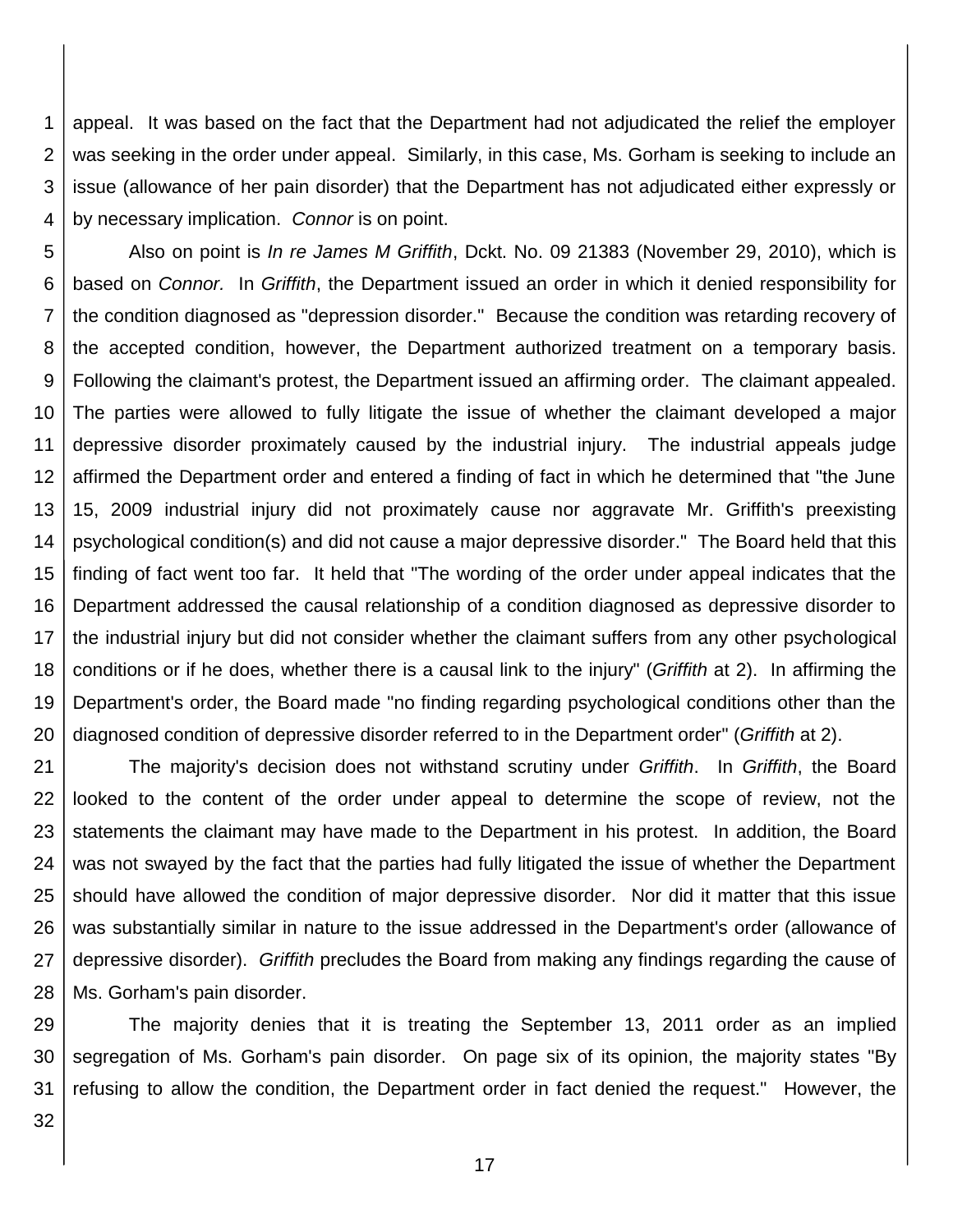1 2 3 4 5 6 Department did not deny Ms. Gorham's request to allow her pain disorder. Indeed, the order makes no mention of this condition at all. To support its decision, the majority is forced to speculate about the Department's intentions in issuing the September 13, 2012 order. Because the Department did not expressly segregate Ms. Gorham's pain disorder in the September 13, 2011 order, the only way the majority can obtain jurisdiction is to conclude that the order constituted an implied denial of the condition.

7 8 9 10 11 The effect of the majority's decision is that Ms. Gorham's protest amended the Department order of August 7, 2009, to include the denial of her pain disorder. But what if Ms. Gorham had also sought allowance of a knee condition or a period of time-loss compensation benefits? Would these issues also be before us by implication? The majority does not address these questions. Yet these are the very questions we will have to grapple with in the aftermath of the majority's opinion.

12 13 14 15 16 17 The majority attempts to distinguish the cases I have cited on the basis that "They lack any protest or notice to the Department regarding the issue sought to be litigated before the Board." (Page 14 of opinion.) Granted, Ms. Gorham's October 2, 2009 protest informed the Department of her request to accept responsibility for her pain disorder. However, the Department's knowledge of this request does not mean that any further Department action must be an adjudication of that request.

18 19 20 21 22 23 24 25 26 27 28 29 As the agency vested with original jurisdiction, the Department has the prerogative to determine how a claim is to be administered. The Board cannot interfere with the claim's administration process. *In re Gordana Lukic*, Dckt. Nos. 02 20031 and 03 12722 (August 17, 2004). Yet the majority's decision will force the Department to adjudicate the claim according to the terms of the protesting party. This is not what the Legislature intended in enacting RCW 51.32.055(6). Although the statute allows the worker, employer, or self-insurer to request the Department to resolve a dispute that arises from the handling of the claim, the Department has the discretion to determine when it will respond to the dispute. In fact, the statute does not prescribe any consequences in the event the Department fails to intervene. By deeming the Department's affirming order as a response to all of the issues raised in Ms. Gorham's protest, the majority has usurped the Department's original jurisdiction and dictated an outcome that is not authorized by the statute.

30 31 The majority also fails to recognize that the Department was not required to address Ms. Gorham's pain disorder in the September 13, 2011 order. The order of April 7, 2009, contained

32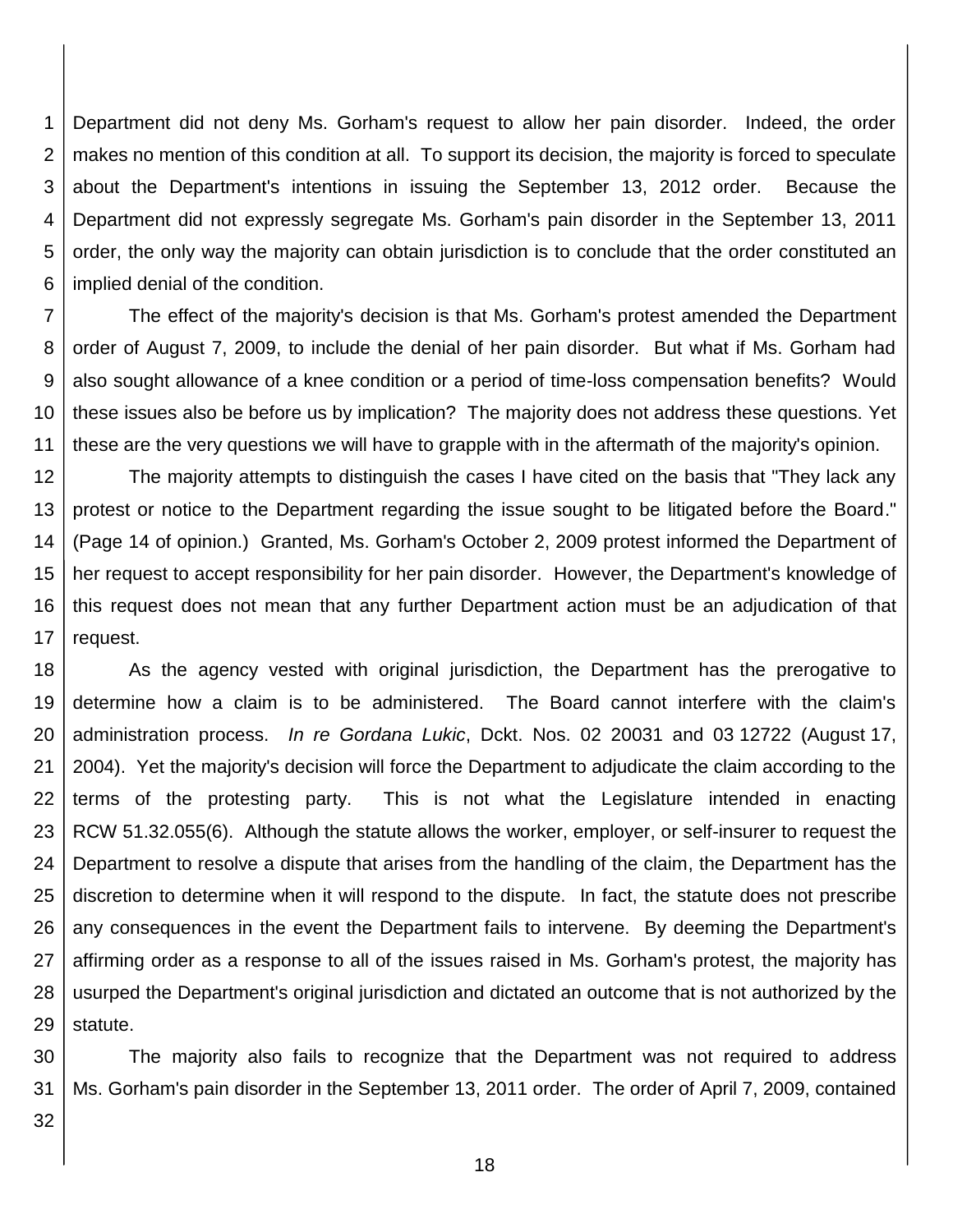1 2 3 4 5 6 7 8 9 10 11 12 a statement of protest rights in which the Department promised to reconsider its order in response to a timely filed protest. We have held that the Department's promise is a statement of legal responsibility that obligates the Department "to modify or at least hold in abeyance its prior order." *In re Santos Alonzo*, BIIA Dec., 56,833 (1981). Under *Alonzo*, Ms. Gorham's protest of the April 7, 2009 order obligated the Department to revisit the issues it had addressed in that order; namely, whether the conditions of depression and post-traumatic stress disorder should be allowed under the claim. The Department fulfilled this obligation when it issued its affirming order on September 13, 2011. *Alonzo* imposed no obligation on the Department to address the issue of whether Ms. Gorham's pain disorder should be accepted because that issue was not adjudicated in the order of April 7, 2009. To conclude that the Department adjudicated the pain disorder issue when it had no obligation to address the condition in its affirming order and, in fact, did not do so, is a legal fiction.

13 14 15 16 17 18 19 20 21 22 23 24 25 26 Finally, the majority believes that Ms. Gorham should not have to wait for the Department to issue an additional order denying responsibility for her pain disorder because it would only serve to encourage piecemeal litigation. The majority fails to recognize, however, that Ms. Gorham could have avoided piecemeal litigation had she also appealed the Department order of September 9, 2012. In this order, the Department set aside claim closure, determined that Ms. Gorham's conditions no longer needed treatment, and kept the claim open for vocational benefits. Instead of filing an appeal, Ms. Gorham opted to protest, which authorized the Department to take further action. The September 9, 2012 order would have given Ms. Gorham the opportunity to litigate the allowance of her pain disorder based on a *Jundul* analysis. In addressing the question of whether Ms. Gorham still needed treatment, the Department had to first determine the conditions it was willing to accept under the claim. The Department was aware that Ms. Gorham was seeking allowance of her pain disorder when it issued the September 9, 2011 order. Therefore, it could be argued that the order was a denial of her request by **necessary** implication. Because Ms. Gorham failed to appeal the September 9, 2012 order, she has no cause to complain.

27 28 29 30 31 The majority's decision elevates judicial economy over the well-established legal limits of our jurisdiction. In the process, the majority has impermissibly expanded the scope of our review by allowing Ms. Gorham to set the parameters, notwithstanding the express terms of the September 13, 2011 Department order. Because the order did not address Ms. Gorham's pain disorder either expressly or by necessary implication, we lack the authority to direct the Department

32